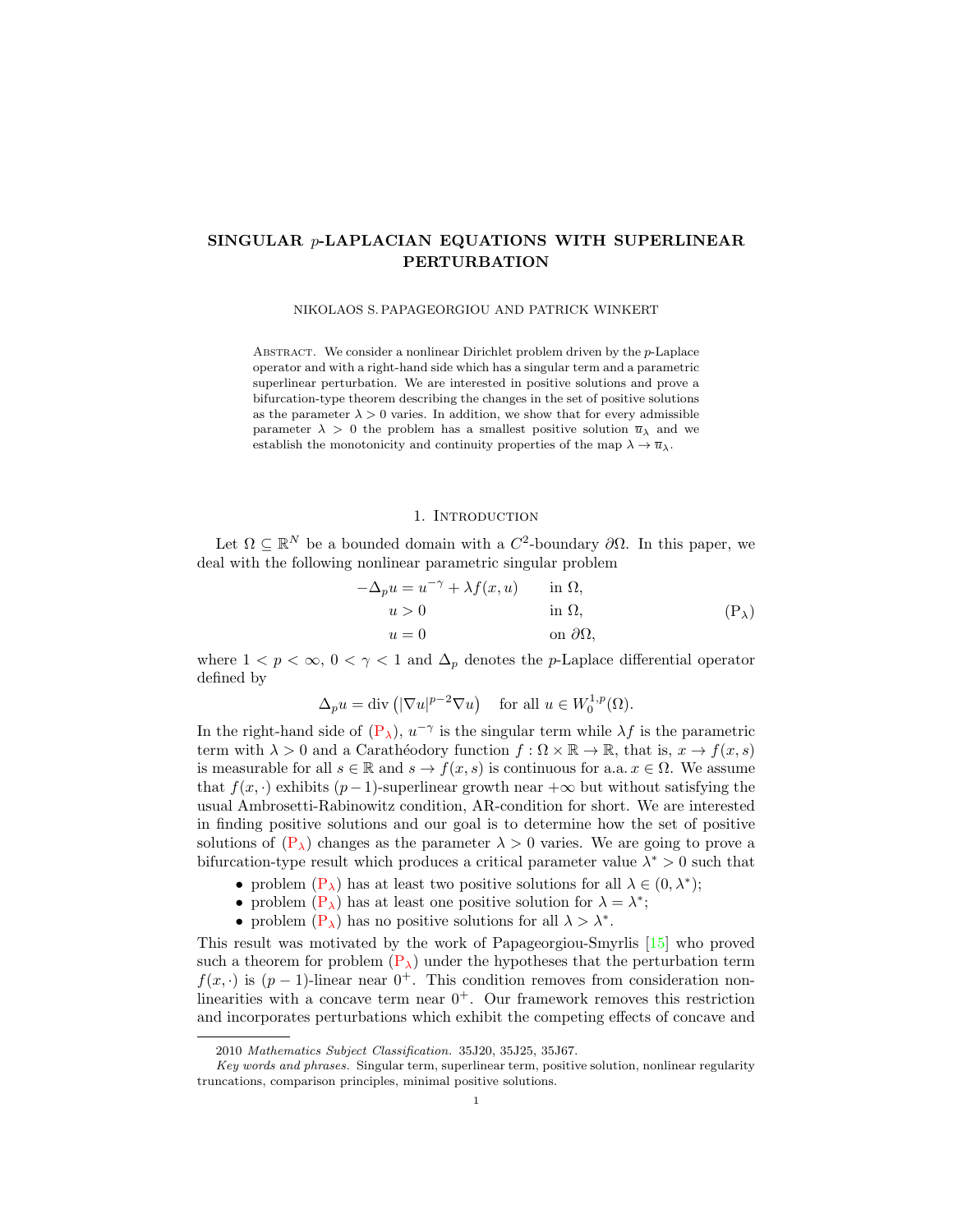convex terms. This changes the geometry of the problem. Moreover, our growth condition on  $f(x, \cdot)$  is more general than that in Papageorgiou-Smyrlis [\[15\]](#page-20-0).

Nonlinear singular Dirichlet problems were also investigated in the papers of Giacomoni-Schindler-Takáč [\[5\]](#page-20-1), Papageorgiou-Rădulescu-Repovš [\[14\]](#page-20-2) and Perera-Zhang [\[16\]](#page-20-3) for different settings and conditions.

## 2. Preliminaries and Hypotheses

Let X be a Banach space and let  $X^*$  be its topological dual. We denote by  $\langle \cdot, \cdot \rangle$ the duality brackets to the pair  $(X^*, X)$ . Given  $\varphi \in C^1(X, \mathbb{R})$  we say that  $\varphi$  satisfies the Cerami condition, C-condition for short, if every sequence  ${u_n}_{n\geq 1} \subseteq X$  such that  $\{\varphi(u_n)\}_{n\geq 1}\subseteq\mathbb{R}$  is bounded and such that  $(1+\|u_n\|_X)\varphi'(u_n)\to 0$  in  $X^*$  as  $n \to \infty$ , admits a strongly convergent subsequence.

This is a compactness-type condition on the functional  $\varphi$  and leads to following minimax theorem known as the mountain pass theorem.

<span id="page-1-0"></span>**Theorem 2.1.** Let  $\varphi \in C^1(X,\mathbb{R})$  be a functional satisfying the C-condition and let  $u_1, u_2 \in X, \|u_2 - u_1\|_X > \rho > 0,$ 

$$
\max\{\varphi(u_1), \varphi(u_2)\} < \inf\{\varphi(u) : \|u - u_1\|_X = \rho\} =: \eta_\rho
$$

and  $c = \inf_{\gamma \in \Gamma} \max_{0 \le t \le 1} \varphi(\gamma(t))$  with  $\Gamma = \{ \gamma \in C([0,1], X) : \gamma(0) = u_1, \gamma(1) =$ u<sub>2</sub>}. Then  $c \geq \eta_{\rho}$  with c being a critical value of  $\varphi$ , that is, there exists  $\hat{u} \in X$  such that  $\varphi'(\hat{u}) = 0$  and  $\varphi(\hat{u}) = c$ .

By  $W_0^{1,p}(\Omega)$  we denote the usual Sobolev space with norm  $\|\cdot\|$ . Thanks to the Poincaré inequality we have

$$
||u|| = ||\nabla u||_p \quad \text{for all } u \in W_0^{1,p}(\Omega),
$$

where  $\|\cdot\|_p$  denotes the norm of  $L^p(\Omega)$  and  $L^p(\Omega;\mathbb{R}^N)$ , respectively. Furthermore, we need the ordered Banach space  $C_0^1(\overline{\Omega}) = \{u \in C^1(\overline{\Omega}) : u|_{\partial \Omega} = 0\}$  and its positive cone

$$
C_0^1(\overline{\Omega})_+ = \left\{ u \in C_0^1(\overline{\Omega}) : u(x) \ge 0 \text{ for all } x \in \overline{\Omega} \right\}.
$$

This cone has a nonempty interior given by

$$
\mathrm{int}\left(C_0^1(\overline{\Omega})_+\right) = \left\{ u \in C_0^1(\overline{\Omega})_+ : u(x) > 0 \text{ for all } x \in \Omega \text{ and } \frac{\partial u}{\partial n}\bigg|_{\partial \Omega} < 0 \right\},\
$$

where *n* is the outward unit normal on  $\partial\Omega$ .

The norm of  $\mathbb{R}^N$  is denoted by  $|\cdot|$  and "." stands for the inner product in  $\mathbb{R}^N$ . For  $s \in \mathbb{R}$ , we set  $s^{\pm} = \max\{\pm s, 0\}$  and for  $u \in W_0^{1,p}(\Omega)$  we define  $u^{\pm}(\cdot) = u(\cdot)^{\pm}$ . It is well known that

$$
u^{\pm} \in W_0^{1,p}(\Omega)
$$
,  $|u| = u^+ + u^-$ ,  $u = u^+ - u^-$ .

For  $u, v \in W_0^{1,p}(\Omega)$  with  $u(x) \le v(x)$  for a.a.  $x \in \Omega$  we define

$$
[u, v] = \{ y \in W_0^{1, p}(\Omega) : u(x) \le y(x) \le v(x) \text{ for a.a. } x \in \Omega \},
$$
  
 
$$
\text{int}_{C_0^1(\overline{\Omega})} [u, v] = \text{the interior in } C_0^1(\overline{\Omega}) \text{ of } [u, v] \cap C_0^1(\overline{\Omega}),
$$
  
 
$$
[u] = \{ y \in W_0^{1, p}(\Omega) : u(x) \le y(x) \text{ for a.a. } x \in \Omega \}.
$$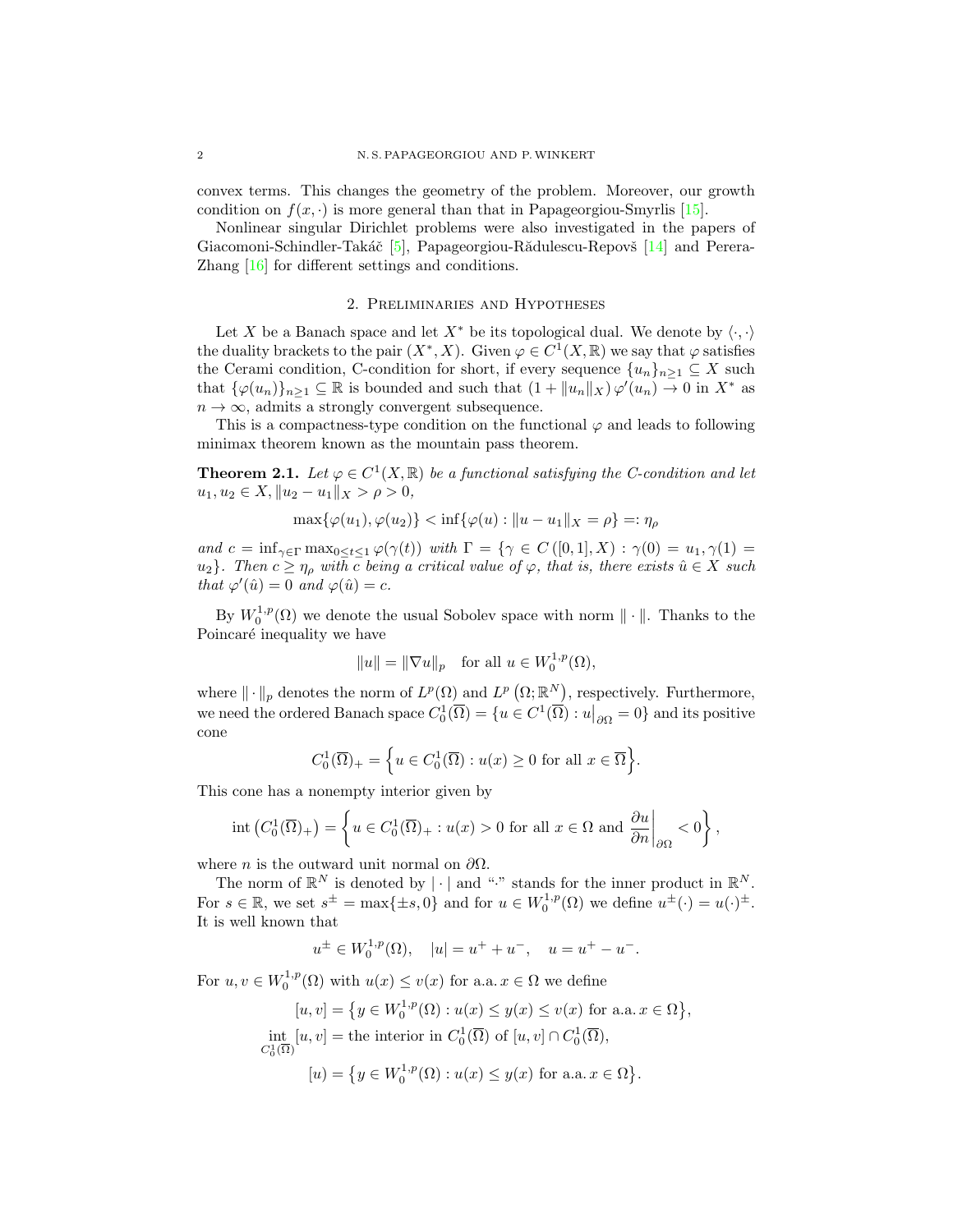By  $|\cdot|_N$  we denote the Lebesgue measure on  $\mathbb{R}^N$ . By  $p^* > 1$  we denote the Sobolev critical exponent for p defined by

<span id="page-2-0"></span>
$$
p^* = \begin{cases} \frac{Np}{N-p} & \text{if } p < N, \\ +\infty & \text{if } N \le p. \end{cases}
$$

Finally, if  $h_1, h_2 \in L^{\infty}(\Omega)$ , then we write  $h_1 \prec h_2$  if and only if for every compact  $K \subseteq \Omega$  we have  $0 < m_K \leq h_2(x) - h_1(x)$  for a.a.  $x \in K$ .

Let  $A: W_0^{1,p}(\Omega) \to W^{-1,p'}(\Omega) = W_0^{1,p}(\Omega)^*$  with  $\frac{1}{p} + \frac{1}{p'} = 1$  be defined by

$$
\langle A(u), \varphi \rangle = \int_{\Omega} |\nabla u|^{p-2} \nabla u \cdot \nabla \varphi dx \quad \text{for all } u, \varphi \in W_0^{1,p}(\Omega). \tag{2.1}
$$

The next proposition states the main properties of this map and it can be found in Gasiński-Papageorgiou [\[4,](#page-20-4) Problem 2.192, p. 279].

<span id="page-2-1"></span>**Proposition 2.2.** The map  $A: W_0^{1,p}(\Omega) \to W^{-1,p'}(\Omega)$  defined in [\(2.1\)](#page-2-0) is bounded, that is, it maps bounded sets to bounded sets, continuous, strictly monotone, hence maximal monotone and it is of type  $(S)_+$ , that is,

$$
u_n \stackrel{w}{\to} u
$$
 in  $W_0^{1,p}(\Omega)$  and  $\lim_{n \to \infty} \sup \langle A(u_n), u_n - u \rangle \leq 0$ ,

imply  $u_n \to u$  in  $W_0^{1,p}(\Omega)$ .

Moreover, we denote by  $\hat{\lambda}_1$  the first eigenvalue of  $(-\Delta_p, W_0^{1,p}(\Omega))$  and by  $\hat{u}_1 \in$  $W_0^{1,p}(\Omega)$  the corresponding positive,  $L^p$ -normalized, that is,  $\|\hat{u}_1\|_p = 1$ , eigenfunction. We know that  $\hat{\lambda}_1 > 0$  and  $\hat{u}_1 \in \text{int}(C_0^1(\overline{\Omega})_+)$ , see Gasinski-Papageorgiou [\[3\]](#page-20-5).

Also, for a given  $\varphi \in C^1(X,\mathbb{R})$  we denote by  $K_{\varphi}$  the critical set of  $\varphi$ , that is,  $K_{\varphi} = \{u \in X : \varphi'(u) = 0\}.$ 

Now we introduce the hypotheses on the nonlinearity  $f : \Omega \times \mathbb{R} \to \mathbb{R}$ .

- H:  $f : \Omega \times \mathbb{R} \to \mathbb{R}$  is a Caratheodory function such that  $f(x, 0) = 0$  for a.a.  $x \in \Omega$  and
	- (i) if  $a \in L^{s}(\Omega)$  with  $s > N$ , then

$$
0 < f(x, s) \le a(x) \left( 1 + s^{r-1} \right)
$$

for a.a.  $x \in \Omega$ , for all  $s > 0$  and for  $p < r < p^*$ ;

(ii) if 
$$
F(x, s) = \int_0^s f(x, t)dt
$$
, then

$$
\lim_{s \to +\infty} \frac{F(x, s)}{s^p} = +\infty \quad \text{uniformly for a.a. } x \in \Omega;
$$

(iii) if

$$
\hat{\eta}_{\lambda}(x,s) = \left[1 - \frac{p}{1-\gamma}\right]s^{1-\gamma} + \lambda \left[f(x,s)s - pF(x,s)\right]
$$

with  $\lambda > 0$ , then

$$
\hat{\eta}_{\lambda}(x,s_1) \le \hat{\eta}_{\lambda}(x,s_2) + \tau_{\lambda}(x)
$$

for a.a.  $x \in \Omega$ , for all  $0 \leq s_1 \leq s_2$  with  $\tau_\lambda \in L^1(\Omega)$  and  $\lambda \to \tau_\lambda$  is nondecreasing from  $(0, +\infty)$  into  $L^1(\Omega)$ ;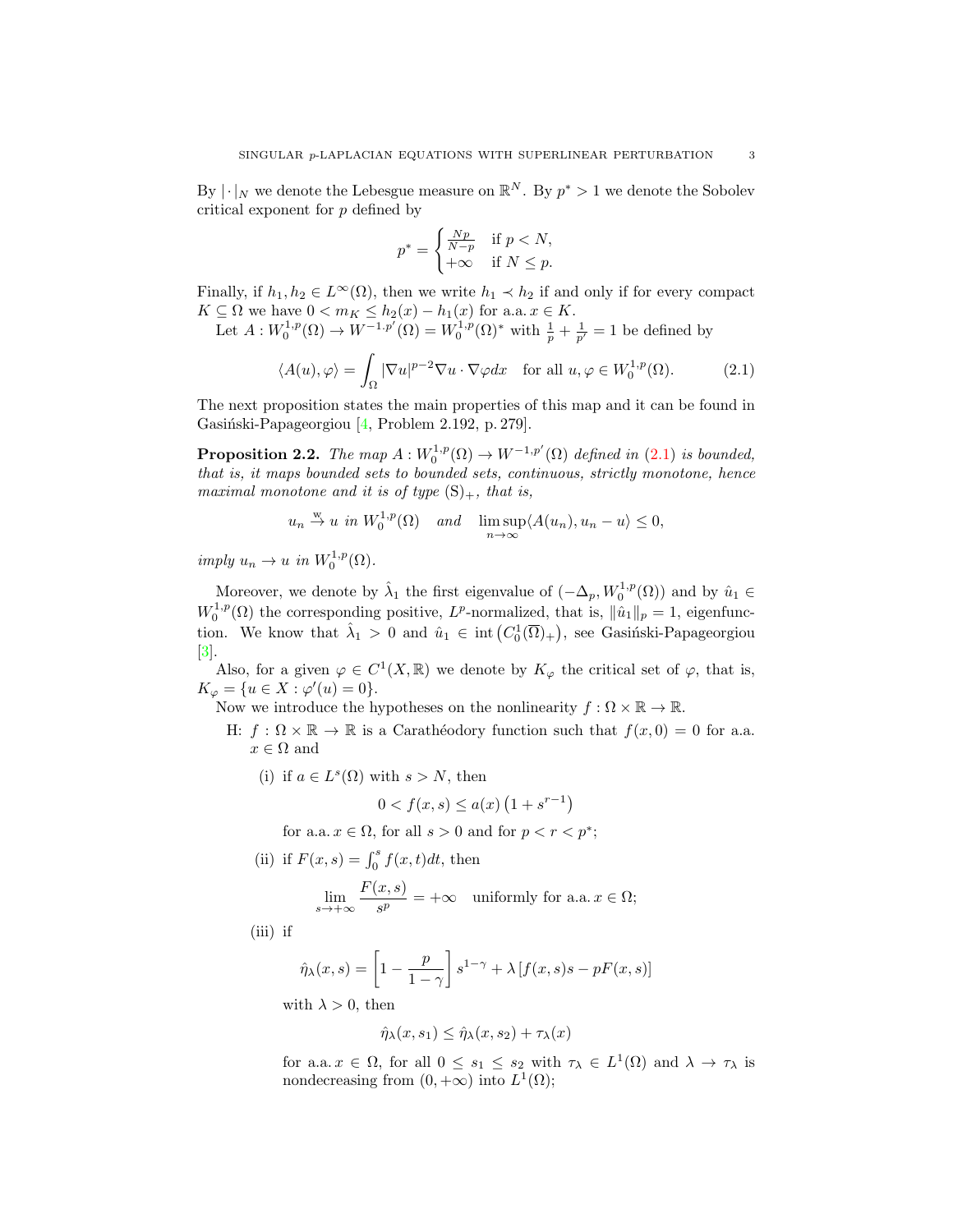(iv) there exist  $c_1 > 0$  and  $q \leq p$  such that

$$
f(x,s) \le c_1 \left[ s^{r-1} + s^{q-1} \right]
$$

for a.a.  $x \in \Omega$  and for all  $s \geq 0$ ;

(v) for every  $\eta > 0$  there exists  $m_{\eta} > 0$  such that

$$
f(x,s) \ge m_{\eta}
$$

for a.a.  $x \in \Omega$  and for all  $s \geq \eta$ ;

(vi) for every  $\rho > 0$  there exists  $\hat{\xi}_{\rho} > 0$  such that the function

<span id="page-3-0"></span>
$$
s \to f(x, s) + \hat{\xi}_{\rho} s^{p-1}
$$

is nondecreasing on  $[0, \rho]$  for a.a.  $x \in \Omega$ .

Remark 2.3. Since we are interested on positive solutions and the hypotheses above concern the positive semiaxis  $\mathbb{R}_+ = [0, +\infty)$ , without any loss of generality, we may assume that

$$
f(x,s) = 0 \quad \text{for a.a. } x \in \Omega \text{ and for all } s \le 0. \tag{2.2}
$$

Hypotheses  $H(ii)$ ,  $H(iii)$  imply that

<span id="page-3-1"></span>
$$
\lim_{s \to +\infty} \frac{f(x, s)}{s^{p-1}} = +\infty \quad \text{uniformly for a.a. } x \in \Omega.
$$

Hence, the perturbation term in  $(P_{\lambda})$  $(P_{\lambda})$  is  $(p-1)$ -superlinear in the second variable. However, we do not employ the usual AR-condition for superlinear problems. Recall that this condition says that there exist  $\tau > p$  and  $M > 0$  such that

$$
0 < \tau F(x, s) \le f(x, s)s \quad \text{for a.a. } x \in \Omega \text{ and for all } s \ge M,\tag{2.3}
$$

$$
0 < \operatorname{ess\ inf}_{\Omega} F(\cdot, M). \tag{2.4}
$$

In fact this is a unilateral version of the AR-condition on account of  $(2.2)$ . Integrating  $(2.3)$  and using  $(2.4)$  we obtain the weaker condition

$$
c_2s^{\tau} \leq F(x, s)
$$
 for a.a.  $x \in \Omega$ , for all  $s \geq M$  and for some  $c_2 > 0$ .

Hence, the AR-condition implies that  $f(x, \cdot)$  exhibits at least  $(\tau - 1)$ -polynomial growth. This excludes superlinear nonlinearities with slower growth near  $+\infty$  from consideration. Instead we employ the quasimonotonicity condition on  $\eta_{\lambda}(x, \cdot)$  in hypothesis  $H(iii)$ . This condition is a slight generalization of a hypothesis introduced by Li-Yang [\[11\]](#page-20-6). This superlinearity hypothesis is different from the one used by Papageorgiou-Smyrlis  $[15]$ . There are easy ways to verify  $H(iii)$ . For example, condition  $H(iii)$  holds if there exists  $M > 0$  such that

<span id="page-3-2"></span>
$$
s\to \frac{s^{-\gamma}+\lambda f(x,s)}{s^{p-1}}
$$

is nondecreasing on  $[M, +\infty)$  for a.a.  $x \in \Omega$  or

$$
s \to \hat{\eta}_{\lambda}(x, s)
$$

is nondecreasing on  $[M, +\infty)$ , see Li-Yang [\[11\]](#page-20-6).

Hypothesis  $H(iv)$  allows perturbations which have concave terms. This is excluded from the hypotheses of Papageorgiou-Smyrlis  $[15]$ . Hypothesis H(iv) is satisfied if,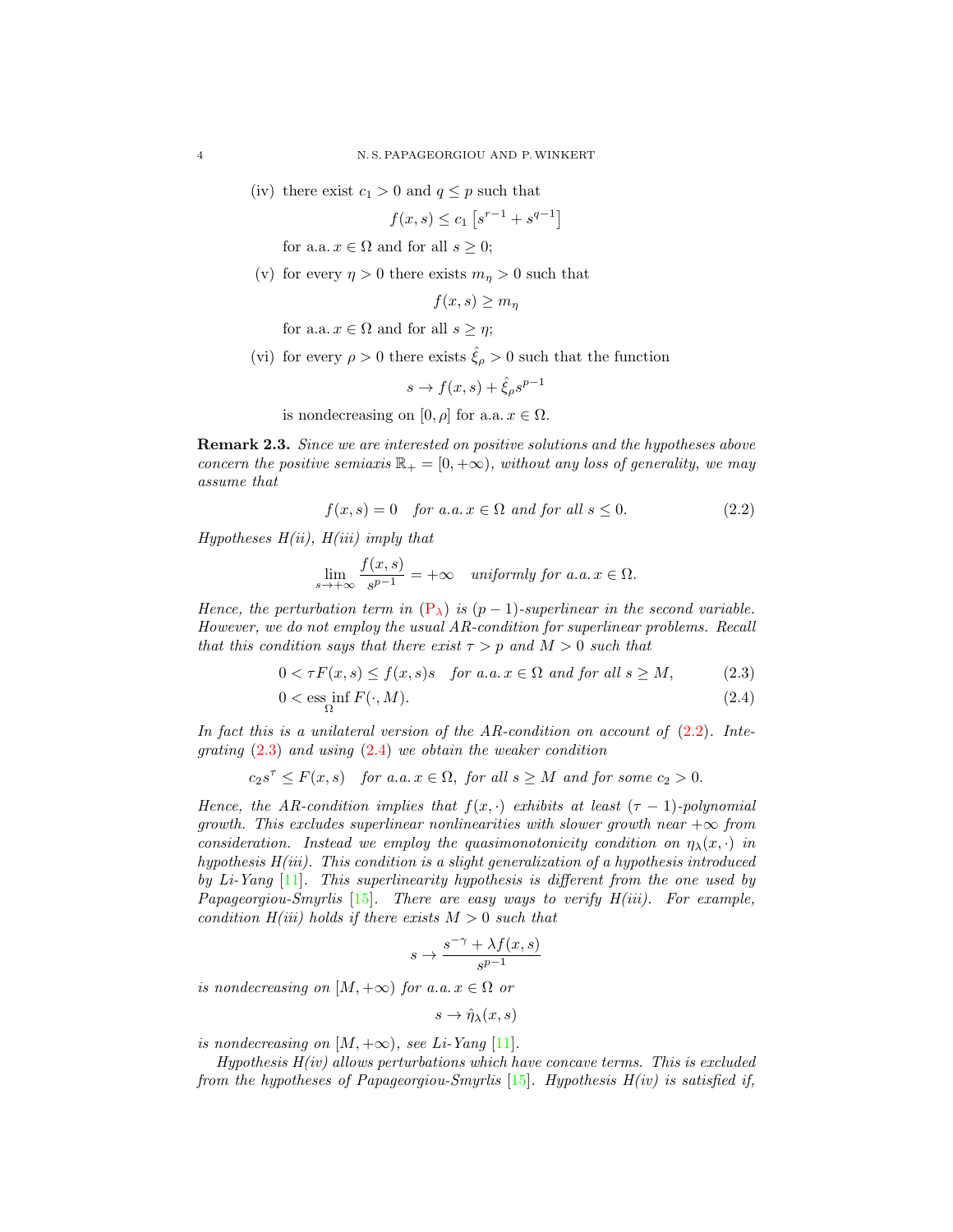for example,  $f(x, \cdot)$  is differentiable for a.a.  $x \in \Omega$  and for every  $\rho > 0$  there exists  $c_{\rho} > 0$  such that

$$
f'_s(x,s) \ge -c_\rho s^{p-1}
$$

for a.a.  $x \in \Omega$  and for all  $0 \leq s \leq \rho$ .

Example 2.4. For the sake of simplicity we drop the x-dependence. The following functions satisfy hypotheses H:

$$
f_1(s) = s^{\tau - 1} \text{ with } p < \tau < p^*,
$$
  
\n
$$
f_2(s) = \begin{cases} (s^+)^{\vartheta - 1} & \text{if } s \le 1, \\ s^{p-1}[\ln s + 1] & \text{if } 1 < s \end{cases} \text{ with } 1 < \vartheta < p < \infty.
$$

Note that  $f_2$  fails to satisfy the AR-condition and it is outside the framework of Papageorgiou-Smyrlis [\[15\]](#page-20-0).

### 3. Positive Solutions

We introduce the following two sets

 $\mathcal{L} = \{ \lambda > 0 :$  problem  $(\mathbf{P}_{\lambda})$  has a positive solution},  $S_{\lambda} = \{u : u \text{ is a positive solution of problem } (\mathbf{P}_{\lambda})\}.$ 

## <span id="page-4-4"></span>**Proposition 3.1.** If hypotheses H hold, then  $\mathcal{L} \neq \emptyset$ .

Proof. We consider the following purely singular Dirichlet problem

$$
-\Delta_p u = u^{-\gamma} \text{ in } \Omega, \quad u\big|_{\partial\Omega} = 0, \quad u > 0. \tag{3.1}
$$

From Papageorgiou-Smyrlis [\[15,](#page-20-0) Proposition 5] we know that problem [\(3.1\)](#page-4-0) has a unique positive solution  $\tilde{u} \in \text{int}(C_0^1(\overline{\Omega})_+)$ . Moreover, we consider the following auxiliary Dirichlet problem

<span id="page-4-0"></span>
$$
-\Delta_p u = 1 \text{ in } \Omega, \quad u\big|_{\partial\Omega} = 0. \tag{3.2}
$$

Problem [\(3.2\)](#page-4-1) has a unique solution  $e \in \text{int}(C_0^1(\overline{\Omega})_+)$  which can be shown easily. For  $1 < \tau < +\infty$ , we have  $e^{\tau} \in \text{int}(C_0^1(\overline{\Omega})_+)$  and using Proposition 2.1 of Marano-Papageorgiou [\[12\]](#page-20-7), see also Gasiński-Papageorgiou [\[4,](#page-20-4) Problem 4.180, p. 680], there exists  $c_3 > 0$  such that  $\hat{u}_1 \leq c_3 e^{\tau}$  and so

<span id="page-4-2"></span><span id="page-4-1"></span>
$$
\hat{u}_1^{\frac{1}{\tau}} \le c_3^{\frac{1}{\tau}} e,
$$

which implies

$$
e^{-\gamma} \le c_4 \hat{u}_1^{-\frac{\gamma}{\tau}} \tag{3.3}
$$

for some  $c_4 > 0$ . From the Lemma in Lazer-McKenna [\[9\]](#page-20-8) we know that

<span id="page-4-3"></span>
$$
\hat{u}_1^{-\frac{\gamma}{\tau}} \in L^{\tau}(\Omega).
$$

This fact along with [\(3.3\)](#page-4-2) gives

$$
e^{-\gamma} \in L^{\tau}(\Omega)
$$
 and  $||e^{-\gamma}||_{\tau} \leq c_4 ||\hat{u}_1^{-\gamma}||_1^{\frac{1}{\tau}}$ .

Hence

$$
\limsup_{\tau \to +\infty} \|e^{-\gamma}\|_{\tau} \le c_4. \tag{3.4}
$$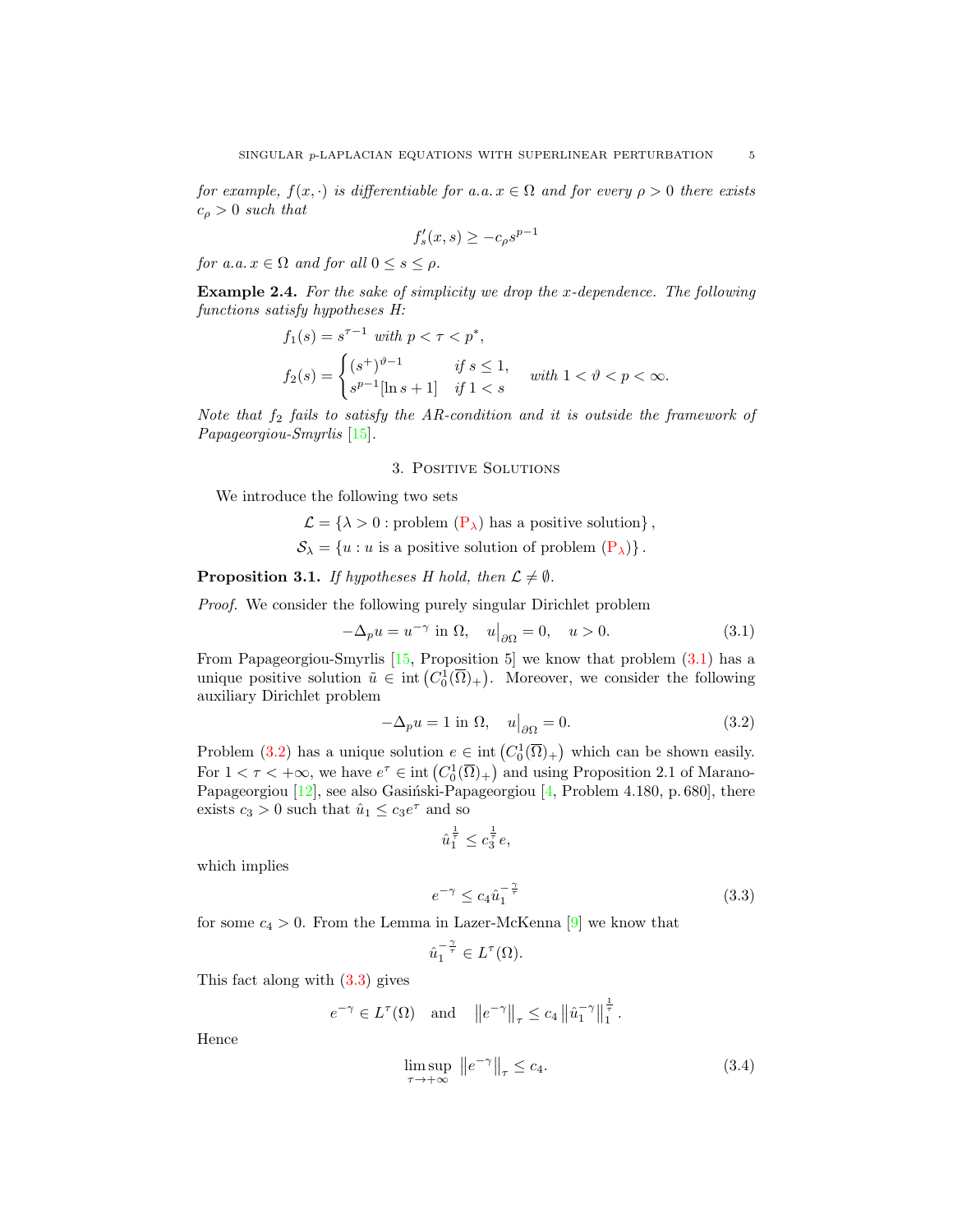On the other hand, from the Chebyshev inequality, we have

$$
\eta^{\tau} \left| \left\{ e^{-\gamma} \ge \eta \right\} \right|_N \le \left\| e^{-\gamma} \right\|_{\tau}^{\tau}
$$

with  $\eta > 0$ , or equivalently,

<span id="page-5-0"></span>
$$
\eta \left| \left\{ e^{-\gamma} \ge \eta \right\} \right|_N^{\frac{1}{\tau}} \le \left\| e^{-\gamma} \right\|_{\tau}.
$$

This facts yields

$$
\eta \le \liminf_{\tau \to +\infty} \left\| e^{-\gamma} \right\|_{\tau} \quad \text{provided} \quad \left| \left\{ e^{-\gamma} \ge \eta \right\} \right|_{N} > 0. \tag{3.5}
$$

From  $(3.4)$  and  $(3.5)$  it follows that

$$
e^{-\gamma} \in L^{\infty}(\Omega)
$$
 and  $||e^{-\gamma}||_{\tau} \to ||e^{-\gamma}||_{\infty}$  as  $\tau \to +\infty$ .

Now let  $c_5 > ||e^{-\gamma}||_{\infty}$  and  $m_0 = ||e||_{\infty}$ . For  $t > 0$  we consider the function

$$
\vartheta(t) = \frac{t^{p-1} - c_5 t^{-\gamma}}{c_1 \left[ m_0^{r-1} t^{r-1} + m_0^{q-1} t^{q-1} \right]}
$$
\n
$$
= \frac{t^{p+\gamma-1} - c_5}{c_1 \left[ m_0^{r-1} t^{r+\gamma-1} + m_0^{q-1} t^{q+\gamma-1} \right]}
$$
\n
$$
= \frac{1}{c_1 \left[ m_0^{r-1} t^{r-p} + m_0^{q-1} t^{q-p} \right]} - \frac{c_5}{c_1 \left[ m_0^{r-1} t^{r+\gamma-1} + m_0^{q-1} t^{q+\gamma-1} \right]}
$$
\n
$$
= \frac{t^{p-q}}{c_1 \left[ m_0^{r-1} t^{r-q} + m_0^{q-1} \right]} - \frac{c_5}{c_1 \left[ m_0^{r-1} t^{r+\gamma-1} + m_0^{q-1} t^{q+\gamma-1} \right]}.
$$

Since  $q\leq p< r$  we see that

$$
\vartheta(t) \to -\infty \text{ as } t \to 0^+ \text{ and } \vartheta(t) \to 0^+ \text{ as } t \to +\infty.
$$

Therefore, there exists  $t_0 > 0$  such that

<span id="page-5-1"></span>
$$
\lambda_0 = \vartheta(t_0) = \max[\vartheta(t) : t > 0] > 0.
$$

Let  $\lambda \in (0, \lambda_0)$ . We can find  $t > 0$  such that  $\vartheta(t) \geq \lambda$ . Hence

$$
t^{p-1} \ge c_5 t^{-\gamma} + \lambda c_1 \left[ m_0^{r-1} t^{r-1} + m_0^{q-1} t^{q-1} \right]. \tag{3.6}
$$

We set  $\overline{u} = te \in \text{int}(C_0^1(\overline{\Omega})_+)$ . Then, because of [\(3.6\)](#page-5-1), hypothesis H(iv) and the choice of  $c_5, m_0$ , we obtain

<span id="page-5-3"></span><span id="page-5-2"></span>
$$
-\Delta_p \overline{u} = t^{p-1} \left[ -\Delta_p e \right]
$$
  
\n
$$
= t^{p-1}
$$
  
\n
$$
\ge c_5 t^{-\gamma} + \lambda c_1 \left[ m_0^{r-1} t^{r-1} + m_0^{q-1} t^{q-1} \right]
$$
  
\n
$$
\ge \overline{u}^{-\gamma} + \lambda c_1 \left[ \overline{u}^{r-1} + \overline{u}^{q-1} \right]
$$
  
\n
$$
\ge \overline{u}^{-\gamma} + \lambda f(x, \overline{u}) \quad \text{for a.a. } x \in \Omega.
$$
 (3.7)

Since  $\overline{u} \in \text{int}(C_0^1(\overline{\Omega})_+)$ , as before, there exists  $\vartheta \in (0,1)$  small enough such that  $\vartheta \tilde{u} \leq \overline{u}$ . If  $\tilde{u}_0 = \vartheta \tilde{u} \in \text{int} (C_0^1(\overline{\Omega})_+)$ , then

$$
-\Delta_p \tilde{u}_0 = -\Delta_p (\vartheta \tilde{u}) = \vartheta^{p-1} (-\Delta_p \tilde{u}) = \vartheta^{p-1} \tilde{u}^{-\gamma} \le (\vartheta \tilde{u})^{-\gamma} = \tilde{u}_0^{-\gamma}
$$
 (3.8)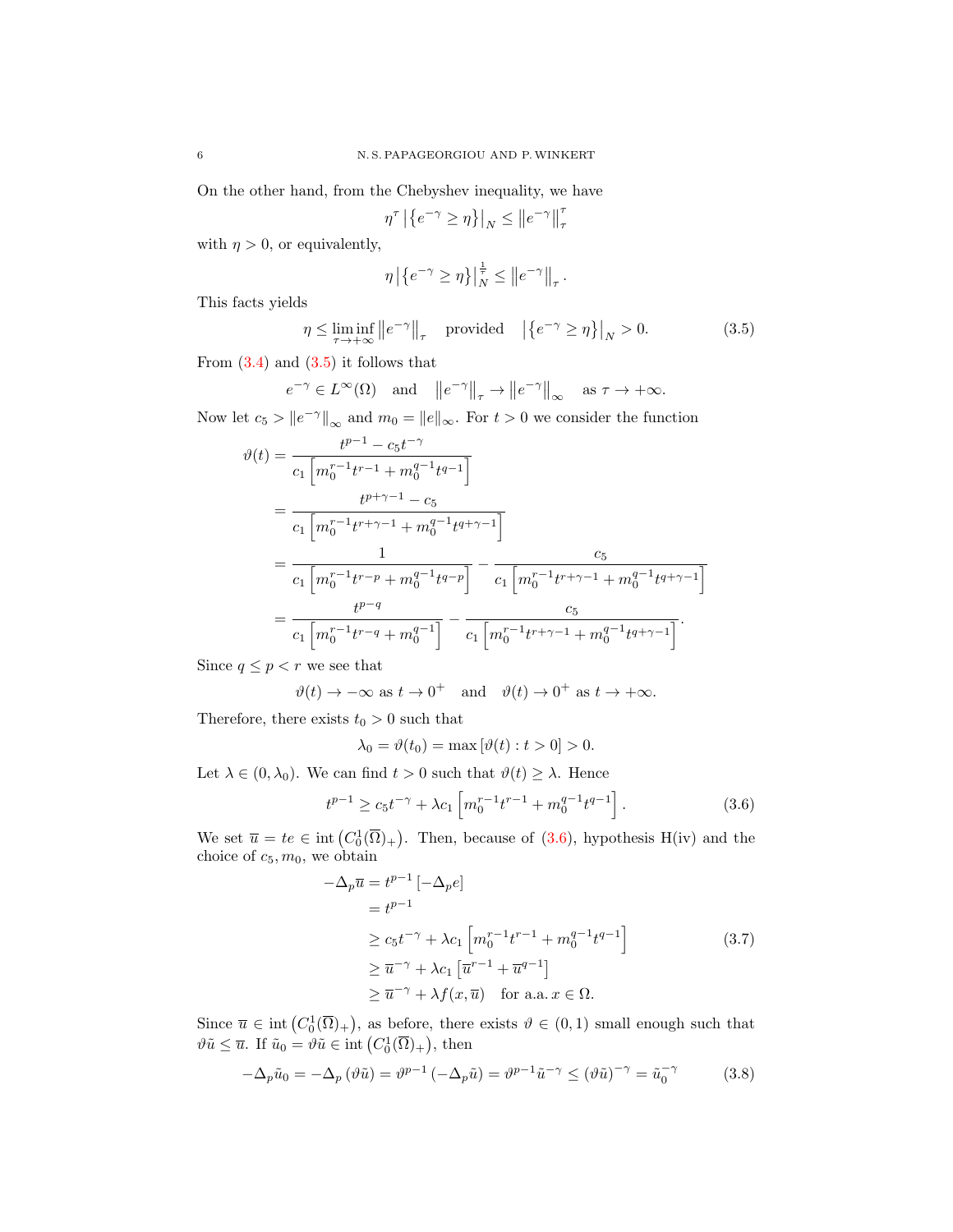since  $\vartheta \in (0,1)$ . Using the functions  $\tilde{u}_0, \overline{u} \in \text{int}\left( C_0^1(\overline{\Omega})_+ \right)$ , we introduce the following truncation of the reaction of problem  $(P_{\lambda})$ 

$$
g_{\lambda}(x,s) = \begin{cases} \tilde{u}_0(x)^{-\gamma} + \lambda f(x, \tilde{u}_0(x)) & \text{if } s < \tilde{u}_0(x), \\ s^{-\gamma} + \lambda f(x,s) & \text{if } \tilde{u}_0(x) \le s \le \overline{u}(x), \\ \overline{u}(x)^{-\gamma} + \lambda f(x, \overline{u}(x)) & \text{if } \overline{u}(x) < s, \end{cases}
$$
(3.9)

with  $\lambda \in (0, \lambda_0)$ . Evidently,  $g_\lambda : \Omega \times \mathbb{R} \to \mathbb{R}$  is a Carathéodory function. We set  $G_{\lambda}(x,s) = \int_0^s g_{\lambda}(x,t)dt$  and consider the functional  $\psi_{\lambda}: W_0^{1,p}(\Omega) \to \mathbb{R}$  defined by

<span id="page-6-0"></span>
$$
\psi_{\lambda}(u) = \frac{1}{p} \|\nabla u\|_{p}^{p} - \int_{\Omega} G_{\lambda}(x, u) dx.
$$

On account of Proposition 3 of Papageorgiou-Smyrlis [\[15\]](#page-20-0) we have that  $\psi_{\lambda} \in$  $C^1(W_0^{1,p}(\Omega))$ . Moreover, from [\(3.9\)](#page-6-0) it is clear that  $\psi_\lambda$  is coercive. The Sobolev embedding theorem implies that  $\psi_{\lambda}$  is sequentially weakly lower semicontinuous. So, by the Weierstraß-Tonelli theorem, there exists  $u_{\lambda} \in W_0^{1,p}(\Omega)$  such that

<span id="page-6-1"></span>
$$
\psi_{\lambda}(u_{\lambda}) = \inf \left[ \psi_{\lambda}(u) : u \in W_0^{1,p}(\Omega) \right].
$$

Since  $u_{\lambda}$  is a global minimizer, it fulfills  $\psi'_{\lambda}(u_{\lambda}) = 0$ , which is equivalent to

$$
\langle A(u_{\lambda}), h \rangle = \int_{\Omega} g_{\lambda}(x, u_{\lambda}) h dx \quad \text{for all } h \in W_0^{1, p}(\Omega). \tag{3.10}
$$

Taking  $h = (\tilde{u}_0 - u_\lambda)^+ \in W_0^{1,p}(\Omega)$  in [\(3.10\)](#page-6-1) gives, thanks to [\(3.9\)](#page-6-0), [\(3.8\)](#page-5-2) and the fact that  $f \geq 0$ ,

$$
\left\langle A(u_{\lambda}), (\tilde{u}_{0} - u_{\lambda})^{+} \right\rangle = \int_{\Omega} \left[ \tilde{u}_{0}^{-\gamma} + \lambda f(x, \tilde{u}_{0}) \right] (\tilde{u}_{0} - u_{\lambda})^{+} dx
$$
  
\n
$$
\geq \int_{\Omega} \tilde{u}_{0}^{-\gamma} (\tilde{u}_{0} - u_{\lambda})^{+} dx
$$
  
\n
$$
\geq \left\langle A(\tilde{u}_{0}), (\tilde{u}_{0} - u_{\lambda})^{+} \right\rangle.
$$

Because of the monotonicity of A, see Proposition [2.2,](#page-2-1) we obtain that  $\tilde{u}_0 \leq u_\lambda$ . Next, we choose  $h = (u_{\lambda} - \overline{u})^+ \in W_0^{1,p}(\Omega)$  in [\(3.10\)](#page-6-1). This gives, by applying [\(3.9\)](#page-6-0) and  $(3.7)$ , that

$$
\left\langle A(u_\lambda), (u_\lambda - \overline{u})^+ \right\rangle = \int_{\Omega} \left[ \overline{u}^{-\gamma} + \lambda f(x, \overline{u}) \right] (u_\lambda - \overline{u})^+ dx \leq \left\langle A(\overline{u}), (u_\lambda - \overline{u})^+ \right\rangle.
$$

As before, by applying Proposition [2.2,](#page-2-1) it follows that  $u_{\lambda} \leq \overline{u}$ . So, we have proved that

<span id="page-6-4"></span><span id="page-6-3"></span><span id="page-6-2"></span>
$$
u_{\lambda} \in [\tilde{u}_0, \overline{u}]. \tag{3.11}
$$

From  $(3.9)$ ,  $(3.10)$ ,  $(3.11)$ , it follows that

$$
\langle A(u_{\lambda}), h \rangle = \int_{\Omega} \left[ u_{\lambda}^{-\gamma} + \lambda f(x, u_{\lambda}) \right] h dx \quad \text{for all } h \in W_0^{1, p}(\Omega). \tag{3.12}
$$

Since  $\tilde{u}_0 \in \text{int}(C_0^1(\overline{\Omega})_+)$ , as before, we have that  $\tilde{u}_0^{-\gamma} \in L^s(\Omega)$  for  $s > N$  and since  $0 \le u_{\lambda}^{-\gamma} \le \tilde{u}_0^{-\gamma}$ , see [\(3.11\)](#page-6-2), one has that  $u_{\lambda}^{-\gamma} \in L^s(\Omega)$ . From [\(3.12\)](#page-6-3) it follows that

$$
-\Delta_p u_\lambda(x) = u_\lambda(x)^{-\gamma} + \lambda f(x, u_\lambda(x)) \quad \text{for a.a. } x \in \Omega, \quad u_\lambda|_{\partial\Omega} = 0. \tag{3.13}
$$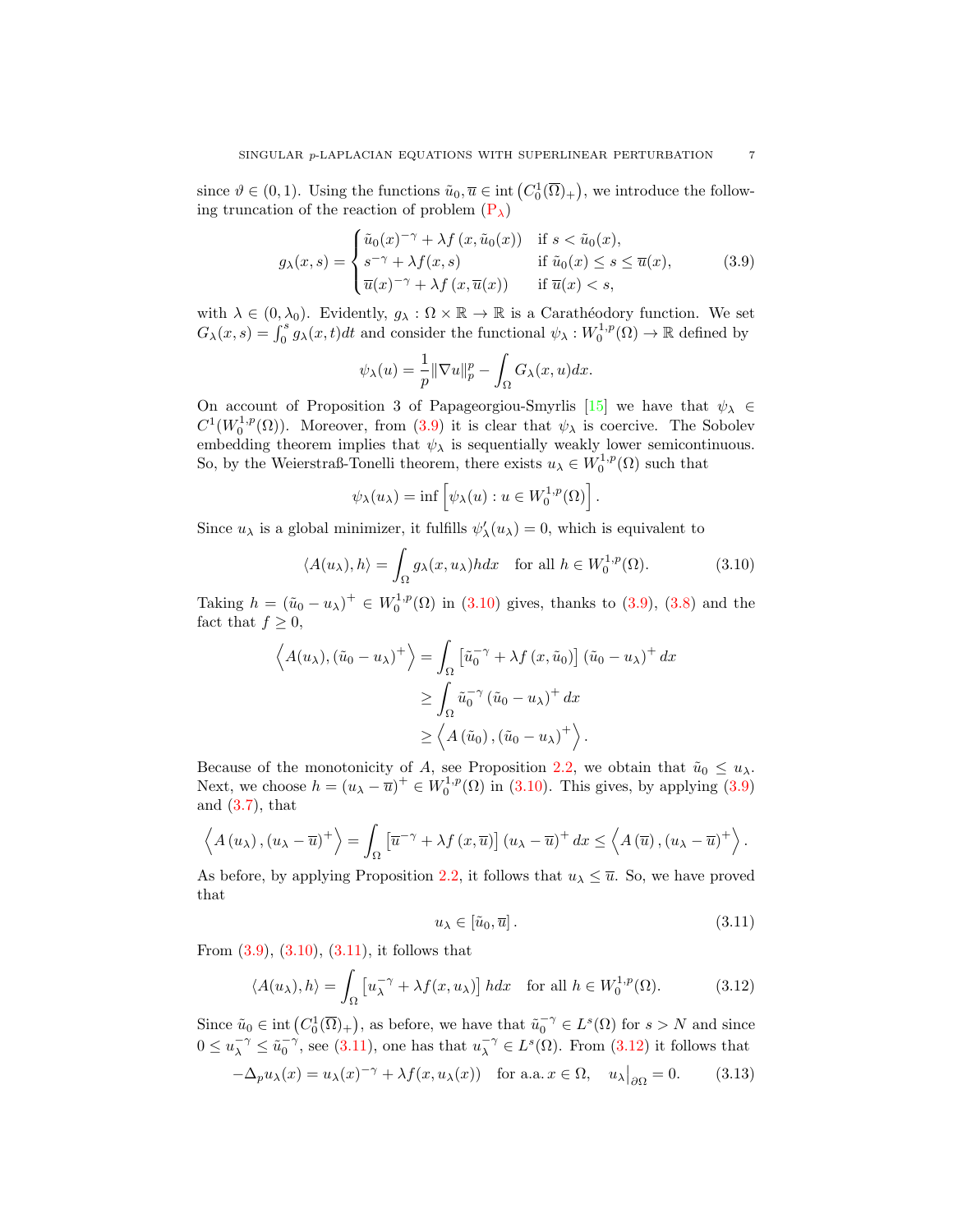From [\(3.13\)](#page-6-4) and Proposition 1.3 of Guedda-Véron [\[7\]](#page-20-9) we have that  $u_{\lambda} \in L^{\infty}(\Omega)$ . Let  $\xi_{\lambda}(x) = u_{\lambda}(x)^{-\gamma} + \lambda f(x, u_{\lambda}(x))$ . Then  $\xi_{\lambda} \in L^{s}(\Omega)$ , see hypothesis H(i). We consider now the following linear Dirichlet problem

<span id="page-7-0"></span>
$$
-\Delta v = \xi_{\lambda} \quad \text{in } \Omega, \quad v\big|_{\partial\Omega}.
$$

This problem has a unique solution  $v_{\lambda}$  which by the linear regularity theory belongs to  $W^{2,s}(\Omega)$ , see Gilbarg-Trudinger [\[6,](#page-20-10) Theorem 9.9, p. 230]. Then, since  $s > N$ , the Sobolev embedding theorem implies that

$$
v_{\lambda} \in C_0^{1,\alpha}(\overline{\Omega}) \quad \text{with} \quad \alpha = 1 - \frac{N}{s}.\tag{3.14}
$$

We set  $k_{\lambda}(x) = \nabla v_{\lambda}(x)$ . Then  $k_{\lambda} \in C^{0,\alpha}(\overline{\Omega}, \mathbb{R}^{N})$ , see [\(3.14\)](#page-7-0). From [\(3.13\)](#page-6-4) we obtain

$$
-\operatorname{div}\left(|\nabla u_\lambda(x)|^{p-2}\nabla u_\lambda(x)-k_\lambda(x)\right)=0 \quad \text{for a.a. } x\in\Omega, \quad u_\lambda\big|_{\partial\Omega}=0.
$$

Invoking Theorem 1 of Lieberman [\[10\]](#page-20-11), we infer that  $u_{\lambda} \in C_0^1(\overline{\Omega})_+ \setminus \{0\}$ . Finally from [\(3.13\)](#page-6-4) and the nonlinear maximum principle, see for example, Gasinski-Papageorgiou [\[3,](#page-20-5) Theorem 6.2.8, p. 738] and Pucci-Serrin [\[17,](#page-20-12) p. 120], we conclude that  $u_{\lambda} \in \text{int}(C_0^1(\overline{\Omega})_+)$ . It follows that  $(0, \lambda_0) \subseteq \mathcal{L}$  and so  $\mathcal{L} \neq \emptyset$ .

From the proof above we infer the following corollary.

<span id="page-7-1"></span>**Corollary 3.2.** If hypotheses H hold and  $\lambda \in \mathcal{L}$ , then  $\mathcal{S}_{\lambda} \subseteq \text{int}(C_0^1(\overline{\Omega})_+)$ .

In the next proposition we show that  $\mathcal L$  is in fact an interval.

<span id="page-7-3"></span>**Proposition 3.3.** If hypotheses H hold,  $\lambda \in \mathcal{L}$  and  $0 \leq \mu \leq \lambda$ , then  $\mu \in \mathcal{L}$ .

*Proof.* Since  $\lambda \in \mathcal{L}$  there exists  $u_{\lambda} \in \mathcal{S}_{\lambda} \subseteq \text{int}(C_0^1(\overline{\Omega})_+)$ , see Corollary [3.2.](#page-7-1) Since  $\mu < \lambda$  and  $f \geq 0$ , we have

$$
-\Delta_p u_\lambda(x) = u_\lambda(x)^{-\gamma} + \lambda f(x, u_\lambda(x)) \ge u_\lambda(x)^{-\gamma} + \mu f(x, u_\lambda(x))
$$

for a.a.  $x \in \Omega$ . Recall that  $\tilde{u} \in \text{int}(C_0^1(\overline{\Omega})_+)$  is the unique solution of  $(3.1)$ . Since  $u_{\lambda} \in \text{int}\left(C_0^1(\overline{\Omega})_+\right)$  there exists  $t \in (0,1)$  small enough such that  $t\tilde{u} \leq u_{\lambda}$ . We set  $\tilde{u}_* = t\tilde{u} \in \text{int}\left(C_0^1(\overline{\Omega})_+\right)$  and introduce the following truncation nonlinearity

$$
\hat{g}_{\mu}(x,s) = \begin{cases} \tilde{u}_{*}(x)^{-\gamma} + \mu f(x, \tilde{u}_{*}(x)) & \text{if } s < \tilde{u}_{*}(x), \\ s^{-\gamma} + \mu f(x,s) & \text{if } \tilde{u}_{*}(x) \le s \le u_{\lambda}(x), \\ u_{\lambda}(x)^{-\gamma} + \mu f(x, u_{\lambda}(x)) & \text{if } u_{\lambda}(x) < s, \end{cases} \tag{3.15}
$$

which is a Carathéodory function. We set  $\hat{G}_{\mu}(x, s) = \int_0^s \hat{g}_{\mu}(x, t)dt$  and consider the functional  $\hat{\psi}_{\mu}: W^{1,p}_0(\Omega) \to \mathbb{R}$  defined by

<span id="page-7-2"></span>
$$
\hat{\psi}_{\mu}(u) = \frac{1}{p} \|\nabla u\|_{p}^{p} - \int_{\Omega} \hat{G}_{\mu}(x, u) dx.
$$

As before, we have  $\hat{\psi}_{\mu} \in C^1(W_0^{1,p}(\Omega))$ , see Papageorgiou-Smyrlis [\[15,](#page-20-0) Proposition 3. From [\(3.15\)](#page-7-2) it is clear that  $\hat{\psi}_{\lambda}$  is coercive. Also, it is sequentially weakly lower semicontinuous. So, by the Weierstraß-Tonelli theorem there exists  $u_{\mu} \in W_0^{1,p}(\Omega)$ such that

$$
\hat{\psi}_{\mu}(u_{\mu}) = \inf \left[ \hat{\psi}_{\mu}(u) : u \in W_0^{1,p}(\Omega) \right].
$$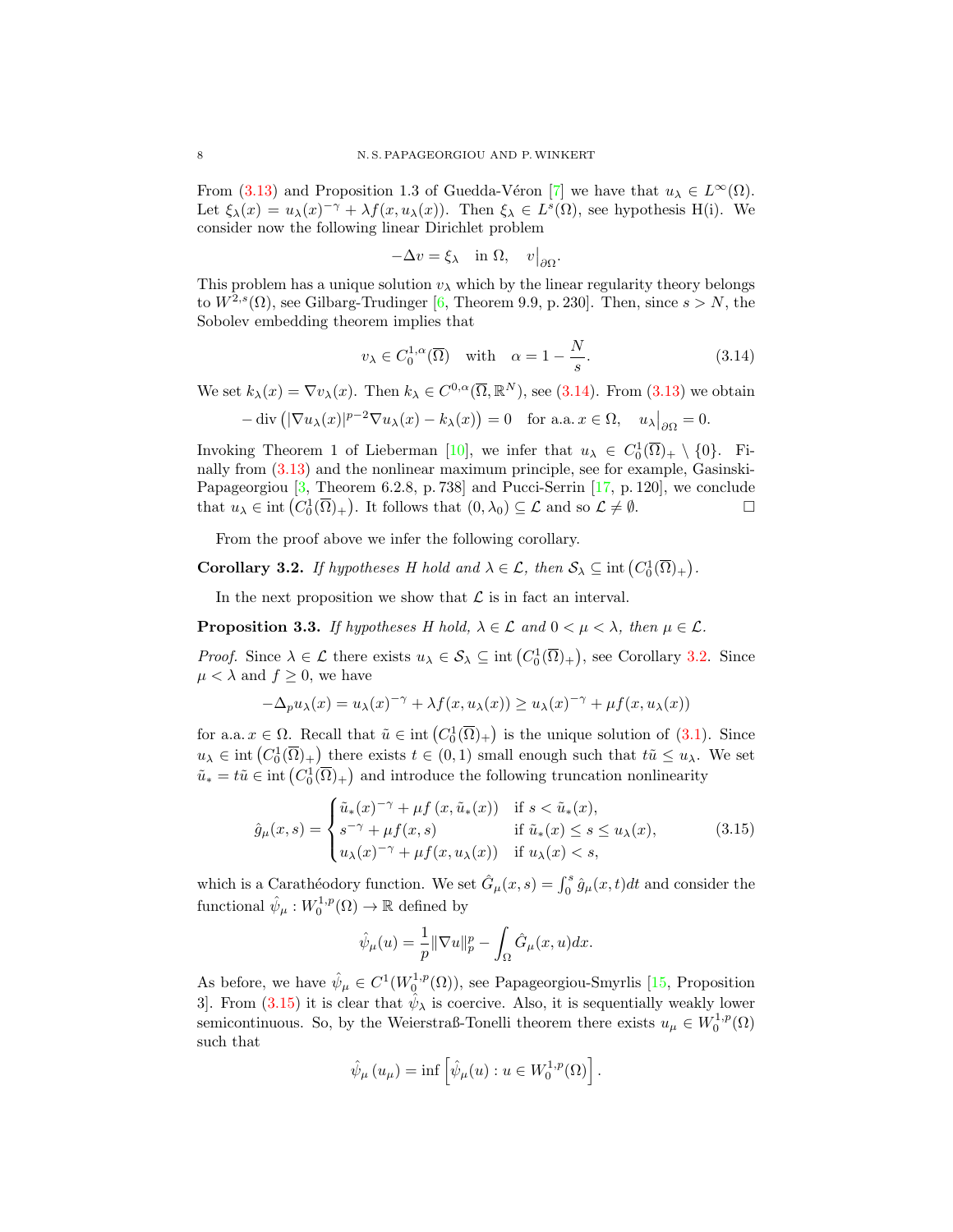Hence,  $\hat{\psi}'_{\mu}(u_{\mu}) = 0$  which is equivalent to

<span id="page-8-0"></span>
$$
\langle A(u_{\mu}), h \rangle = \int_{\Omega} \hat{g}_{\mu}(x, u_{\mu}) h dx \quad \text{for all } h \in W_0^{1, p}(\Omega). \tag{3.16}
$$

We choose  $h = (\tilde{u}_* - u_\mu)^+ \in W_0^{1,p}(\Omega)$  in [\(3.16\)](#page-8-0). Then, using [\(3.15\)](#page-7-2),  $f \ge 0$ , [\(3.1\)](#page-4-0) and  $\tilde{u}_* = t\tilde{u}$  for  $0 < t < 1$ , we obtain

$$
\langle A(u_{\mu}), (\tilde{u}_{*} - u_{\mu})^{+} \rangle = \int_{\Omega} \left[ \tilde{u}_{*}^{-\gamma} + \mu f(x, \tilde{u}_{*}) \right] (\tilde{u}_{*} - u_{\mu})^{+} dx
$$
  
\n
$$
\geq \int_{\Omega} \tilde{u}_{*}^{-\gamma} (\tilde{u}_{*} - u_{\mu})^{+} dx
$$
  
\n
$$
\geq \langle A(\tilde{u}_{*}), (\tilde{u}_{*} - u_{\mu})^{+} \rangle.
$$

Hence, by Proposition [2.2,](#page-2-1)  $\tilde{u}_* \leq u_\mu$ . Next, we choose  $h = (u_\mu - u_\lambda)^+ \in W_0^{1,p}(\Omega)$ in [\(3.16\)](#page-8-0). Then, as before, by applying [\(3.15\)](#page-7-2) and since  $f \ge 0$ ,  $\mu < \lambda$  and  $u_{\lambda} \in S_{\lambda}$ we obtain

$$
\left\langle A(u_{\mu}), (u_{\mu} - u_{\lambda})^{+} \right\rangle = \int_{\Omega} \left[ u_{\lambda}^{-\gamma} + \mu f(x, u_{\mu}) \right] (u_{\mu} - u_{\lambda})^{+} dx
$$
  

$$
\leq \left[ u_{\lambda}^{-\gamma} + \lambda f(x, u_{\lambda}) \right] (u_{\mu} - u_{\lambda})^{+} dx
$$
  

$$
= \left\langle A(u_{\lambda}), (u_{\mu} - u_{\lambda})^{+} \right\rangle.
$$

Using Proposition [2.2](#page-2-1) we see that  $u_{\mu} \leq u_{\lambda}$ .

So, we have proved that

<span id="page-8-1"></span>
$$
u_{\mu} \in \left[\tilde{u}_*, u_{\lambda}\right].\tag{3.17}
$$

From [\(3.15\)](#page-7-2), [\(3.16\)](#page-8-0) and [\(3.17\)](#page-8-1) we infer that  $u_{\mu} \in \mathcal{S}_{\mu} \subseteq \text{int}\left(C_0^1(\overline{\Omega})_+\right)$  and so  $\mu \in$  $\mathcal{L}$ .

A useful byproduct of the proof above is the following corollary.

<span id="page-8-2"></span>**Corollary 3.4.** If hypotheses H hold,  $0 < \mu < \lambda \in \mathcal{L}$  and  $u_{\lambda} \in \mathcal{S}_{\lambda} \subseteq \text{int}(C_0^1(\overline{\Omega})_+)$ , then  $\mu \in \mathcal{L}$  and there exists  $u_{\mu} \in \mathcal{S}_{\mu} \subseteq \text{int}\left(C_0^1(\overline{\Omega})_+\right)$  such that  $u_{\lambda} - u_{\mu} \in C_0^1(\overline{\Omega})_+ \setminus$ {0}.

In fact using hypotheses  $H(v)$ , (vi) we can improve the conclusion of the corollary above.

<span id="page-8-3"></span>**Proposition 3.5.** If hypotheses H hold,  $0 < \mu < \lambda \in \mathcal{L}$  and if  $u_{\lambda} \in \mathcal{S}_{\lambda} \subseteq$  $\mathrm{int}\left(C_0^1(\overline{\Omega})_+\right)$ , then  $\mu \in \mathcal{L}$  and there exists  $u_{\mu} \in \mathcal{S}_{\mu} \subseteq \mathrm{int}\left(C_0^1(\overline{\Omega})_+\right)$  such that  $u_{\lambda} - u_{\mu} \in \text{int}\left( C_0^1(\overline{\Omega})_+\right).$ 

*Proof.* From Corollary [3.4](#page-8-2) we already know that  $\mu \in \mathcal{L}$  and we can find  $u_{\lambda} \in \mathcal{S}_{\mu} \subseteq$  $\text{int}\left(C_0^1(\overline{\Omega})_+\right)$  such that  $u_\lambda - u_\mu \in C_0^1(\overline{\Omega})_+ \setminus \{0\}$ . Let  $\rho = ||u_\lambda||_\infty$  and let  $\hat{\xi}_\rho > 0$ be as postulated by hypothesis H(vi). Since  $u_{\mu} \in \mathcal{S}_{\mu} \subseteq \text{int}(C_0^1(\overline{\Omega})_+)$ ,  $u_{\lambda} \in \mathcal{S}_{\lambda} \subseteq$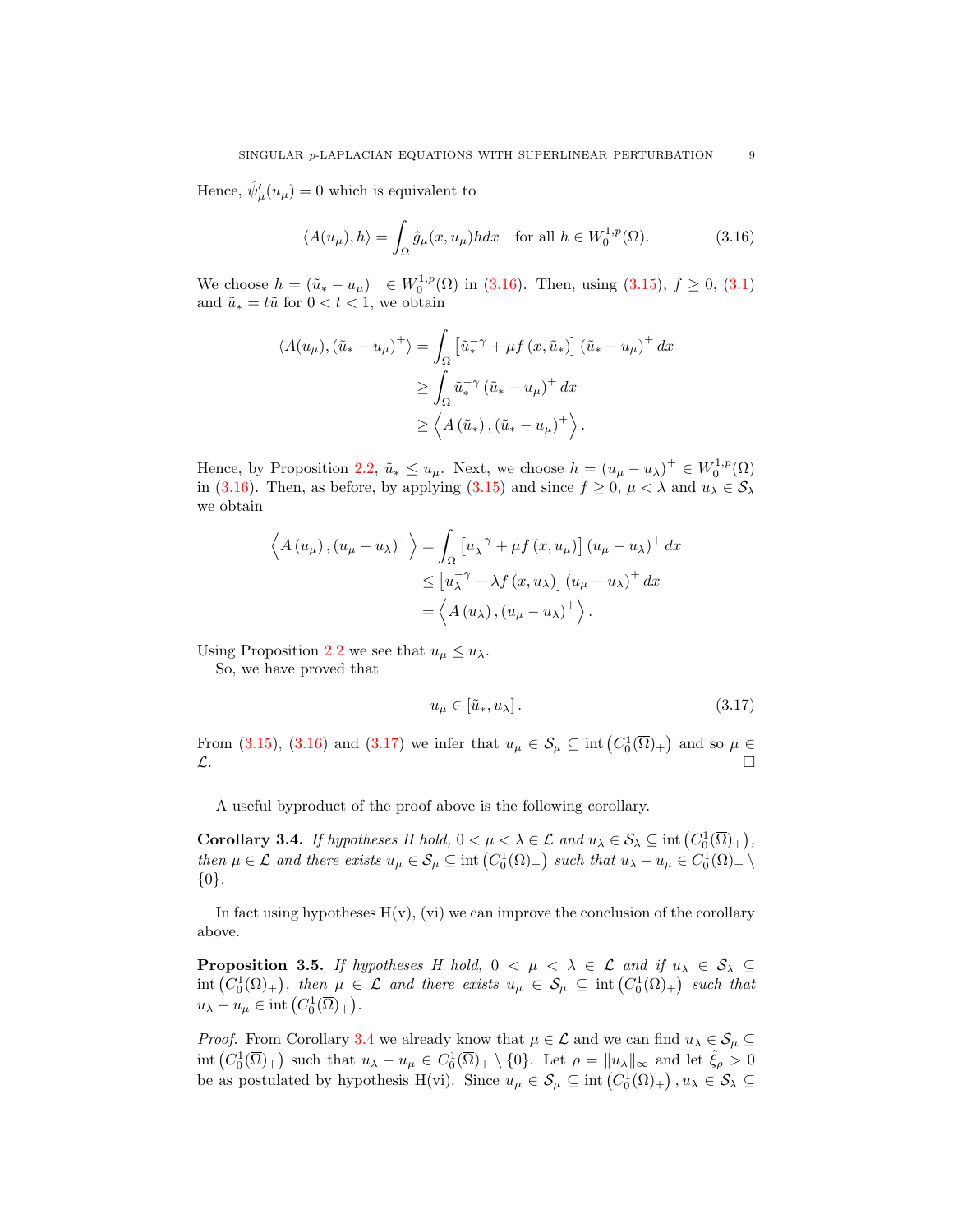$\text{int}\left(C_0^1(\overline{\Omega})_+\right), u_\mu \leq u_\lambda$  and because of hypotheses  $H(v)$ , (vi) we derive

<span id="page-9-0"></span>
$$
-\Delta_p u_\mu(x) + \lambda \hat{\xi}_\rho u_\mu(x)^{p-1} - u_\mu(x)^{-\gamma}
$$
  
\n
$$
= \mu f(x, u_\mu(x)) + \lambda \hat{\xi}_\rho u_\mu(x)^{p-1}
$$
  
\n
$$
= \lambda f(x, u_\mu(x)) + \lambda \hat{\xi}_\rho u_\mu(x)^{p-1} - (\lambda - \mu) f(x, u_\mu(x))
$$
  
\n
$$
< \lambda f(x, u_\lambda(x)) + \lambda \hat{\xi}_\rho u_\lambda(x)^{p-1}
$$
  
\n
$$
= -\Delta_p u_\lambda(x) + \lambda \hat{\xi}_\rho u_\lambda^{p-1} - u_\lambda(x)^{-\gamma}
$$
\n(3.18)

for a.a.  $x \in \Omega$ . Let  $\hat{h}_0(x) = (\lambda - \mu)f(x, u_\mu(x))$ . Since  $u_\mu \in \text{int}(C_0^1(\overline{\Omega})_+)$  and using hypothesis H(v), we see that  $0 \prec \hat{h}_0$ . Therefore, from  $(3.18)$  and the singular strong comparison principle, see Papageorgiou-Smyrlis [\[15,](#page-20-0) Proposition 4], we conclude that  $u_{\lambda} - u_{\mu} \in \text{int}\left( C_0^1(\overline{\Omega})_+ \right)$ . В последните поставите на селото на селото на селото на селото на селото на селото на селото на селото на се<br>Селото на селото на селото на селото на селото на селото на селото на селото на селото на селото на селото на

We set  $\lambda^* = \sup \mathcal{L}$ .

**Proposition 3.6.** If hypotheses H hold, then  $\lambda^* < \infty$ .

Proof. Recall that

$$
\lim_{s \to +\infty} \frac{f(x,s)}{s^{p-1}} = +\infty \quad \text{uniformly for a.a. } x \in \Omega,
$$

see hypotheses H(ii), (iii). Therefore, for a given  $k > \hat{\lambda}_1$ , there exists  $M > 0$  such that

$$
f(x,s) \ge ks^{p-1} \quad \text{for a.a. } x \in \Omega \text{ and for all } s \ge M. \tag{3.19}
$$

On the other hand, we have

<span id="page-9-2"></span><span id="page-9-1"></span>
$$
s^{-\gamma} + \lambda f(x, s) \ge M^{-\gamma} + \lambda f(x, s)
$$
\n(3.20)

for a.a.  $x \in \Omega$ , for all  $0 \le s \le M$  and for all  $\lambda > 0$ . Note that, since  $f \ge 0$ ,

$$
\lim_{s \to 0^+} \frac{M^{-\gamma} + \lambda f(x, s)}{s^{p-1}} = +\infty \quad \text{uniformly for a.a. } x \in \Omega,
$$

which implies that there exists  $\delta_{\lambda} > 0$  such that

$$
M^{-\gamma} + \lambda f(x, s) \ge \hat{\lambda}_1 s^{p-1} \quad \text{for a.a. } x \in \Omega \text{ and for all } 0 \le s \le \delta_\lambda.
$$

Combining this with  $(3.20)$  we see that

$$
s^{-\gamma} + \lambda f(x, s) \ge \hat{\lambda}_1 s^{p-1} \quad \text{for a.a.} \ x \in \Omega \text{ and for all } 0 \le s \le \delta_\lambda. \tag{3.21}
$$

Finally, note that on account of hypothesis H(v), there exists  $\tilde{\lambda} \geq 1$  large enough such that

$$
s^{-\gamma} + \tilde{\lambda}f(x,s) \ge M^{-\gamma} + \tilde{\lambda}m_{\delta_{\tilde{\lambda}}} \ge \hat{\lambda}_1 M^{p-1} \ge \hat{\lambda}_1 s^{p-1}
$$
 (3.22)

for a.a.  $x \in \Omega$  and for all  $\delta_{\tilde{\lambda}} \leq s \leq M$ . Combining [\(3.19\)](#page-9-2), [\(3.21\)](#page-9-3), and [\(3.22\)](#page-9-4) we conclude that

$$
s^{-\gamma} + \tilde{\lambda}f(x,s) \ge \hat{\lambda}_1 s^{p-1} \quad \text{for a.a. } x \in \Omega \text{ and for all } s \ge 0. \tag{3.23}
$$

Let  $\lambda > \tilde{\lambda}$  and suppose that  $\lambda \in \mathcal{L}$ . There exists  $u_{\lambda} \in \mathcal{S}_{\lambda} \subseteq \text{int}(C_0^1(\overline{\Omega})_+)$ . Let  $t > 0$  be such that

<span id="page-9-6"></span><span id="page-9-5"></span><span id="page-9-4"></span><span id="page-9-3"></span>
$$
t\hat{u}_1 \le u_\lambda. \tag{3.24}
$$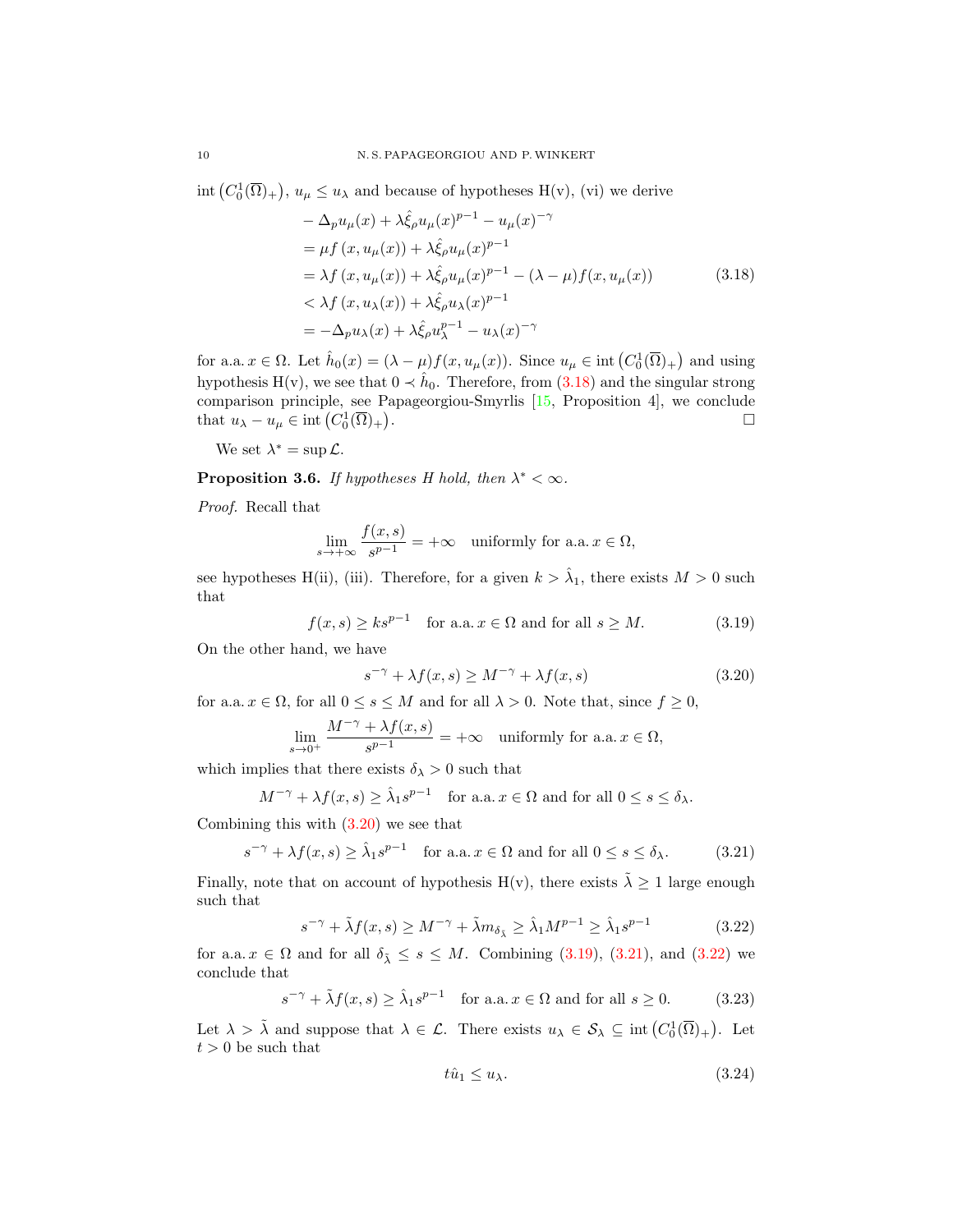Assume that  $t > 0$  is the largest positive real number for which  $(3.24)$  holds. Let  $\rho = ||u_\lambda||_\infty$  and let  $\hat{\xi}_\rho > 0$  be as postulated by hypothesis H(vi). Applying [\(3.24\)](#page-9-5), hypothesis  $H(vi)$  and  $(3.23)$  gives

<span id="page-10-0"></span>
$$
-\Delta_p u_\lambda(x) + \lambda \hat{\xi}_\rho u_\lambda(x)^{p-1} - u_\lambda(x)^{-\gamma}
$$
  
\n
$$
= \lambda f(x, u_\lambda(x)) + \lambda \hat{\xi}_\rho u_\lambda(x)^{p-1}
$$
  
\n
$$
\geq \lambda f(x, t\hat{u}_1(x)) + \lambda \hat{\xi}_\rho (t\hat{u}_1(x))^{p-1}
$$
  
\n
$$
= \tilde{\lambda} f(x, t\hat{u}_1(x)) + \lambda \hat{\xi}_\rho (t\hat{u}_1(x))^{p-1} + (\lambda - \tilde{\lambda}) f(x, t\hat{u}_1(x))
$$
  
\n
$$
\geq \hat{\lambda}_1 (t\hat{u}_1(x))^{p-1} + \lambda \hat{\xi}_\rho (t\hat{u}_1(x))^{p-1}
$$
  
\n
$$
\geq -\Delta_p (t\hat{u}_1(x)) + \lambda \hat{\xi}_\rho (t\hat{u}_1(x))^{p-1} - (t\hat{u}_1(x))^{-\gamma} \quad \text{for a.a. } x \in \Omega.
$$
 (3.25)

We set  $\tilde{h}_0(x) = (\lambda - \tilde{\lambda}) f(x, t\hat{u}_1(x))$ . We see that since  $\hat{u}_1 \in \text{int}(C_0^1(\overline{\Omega})_+)$  and because of hypothesis  $H(v)$ , we have  $0 \prec \tilde{h}_0$ . Therefore, from  $(3.25)$  and Papageorgiou-Smyrlis [\[15,](#page-20-0) Proposition 4] we infer that  $u_{\lambda} - t\hat{u}_1 \in \text{int}(C_0^1(\overline{\Omega})_+)$  which contradicts the maximality of  $t > 0$ , see [\(3.24\)](#page-9-5). This shows that  $\lambda \notin \mathcal{L}$  and so  $\lambda^* \leq \tilde{\lambda} < +\infty$ .

Next we show that the critical parameter  $\lambda^* > 0$  is admissible.

# <span id="page-10-4"></span>**Proposition 3.7.** If hypotheses H hold, then  $\lambda^* \in \mathcal{L}$ .

*Proof.* Consider a sequence  $\{\lambda_n\}_{n\geq 1} \subseteq (0,\lambda^*) \subseteq \mathcal{L}$  such that  $\lambda_n \to (\lambda^*)^-$  as  $n \to \infty$ . From the proof of Proposition [3.3](#page-7-3) we know that there exists  $u_n \in \mathcal{S}_{\lambda_n} \subseteq$ int  $(C_0^1(\overline{\Omega})_+)$  for each  $n \in \mathbb{N}$  such that

$$
\{u_n\}_{n\geq 1} \text{ is increasing and } \tilde{u}_* = t\tilde{u} \leq u_n \quad \text{for all } n \in \mathbb{N}. \tag{3.26}
$$

Let  $\hat{\psi}_{\lambda_n} \in C^1(W_0^{1,p}(\Omega))$  be as in the proof of Proposition [3.3](#page-7-3) resulting from the truncation of the reaction of  $(P_\lambda)$  with  $\lambda$  replaced by  $\lambda_n$  at  $\{\tilde{u}_*(x), u_{n+1}(x)\}$  $\{t\tilde{u}(x), u_{n+1}(x)\}\)$ , see [\(3.15\)](#page-7-2). We know that  $u_n \in [\tilde{u}_*, u_{n+1}]$  is the minimizer of  $\hat{\psi}_{\lambda_n}$ . Therefore, because of [\(3.15\)](#page-7-2) with  $u_{\lambda} = u_{n+1}$  and hypothesis H(v), we have

$$
\hat{\psi}_{\lambda_n}(u_n) \leq \hat{\psi}_{\lambda_n}(\tilde{u}_*) = \frac{1}{p} \|\nabla \tilde{u}_*\|_p^p - \int_{\Omega} \left[\tilde{u}^{1-\gamma} + \lambda_n f(x, \tilde{u}_*) \tilde{u}_*\right] dx
$$
\n
$$
= \frac{t^p}{p} \|\nabla \tilde{u}\|_p^p - t^{1-\gamma} \int_{\Omega} \tilde{u}^{1-\gamma} dx - \lambda_n \int_{\Omega} f(x, \tilde{u}_*) \tilde{u}_* dx \tag{3.27}
$$
\n
$$
< \frac{t^p}{p} \|\nabla \tilde{u}\|_p^p - t^{1-\gamma} \int_{\Omega} \tilde{u}^{1-\gamma} dx.
$$

We know that

<span id="page-10-3"></span><span id="page-10-2"></span><span id="page-10-1"></span>
$$
\|\nabla \tilde{u}\|_p^p = \int_{\Omega} \tilde{u}^{1-\gamma} dx,
$$

see [\(3.27\)](#page-10-1). Hence, since  $t \in (0, 1)$ ,

$$
t^p \|\nabla \tilde{u}\|_p^p \le t^{1-\gamma} \int_{\Omega} \tilde{u}^{1-\gamma} dx.
$$

This finally gives

$$
\hat{\psi}_{\lambda_n}(u_n) < 0 \quad \text{for all } n \in \mathbb{N},\tag{3.28}
$$

see [\(3.27\)](#page-10-1).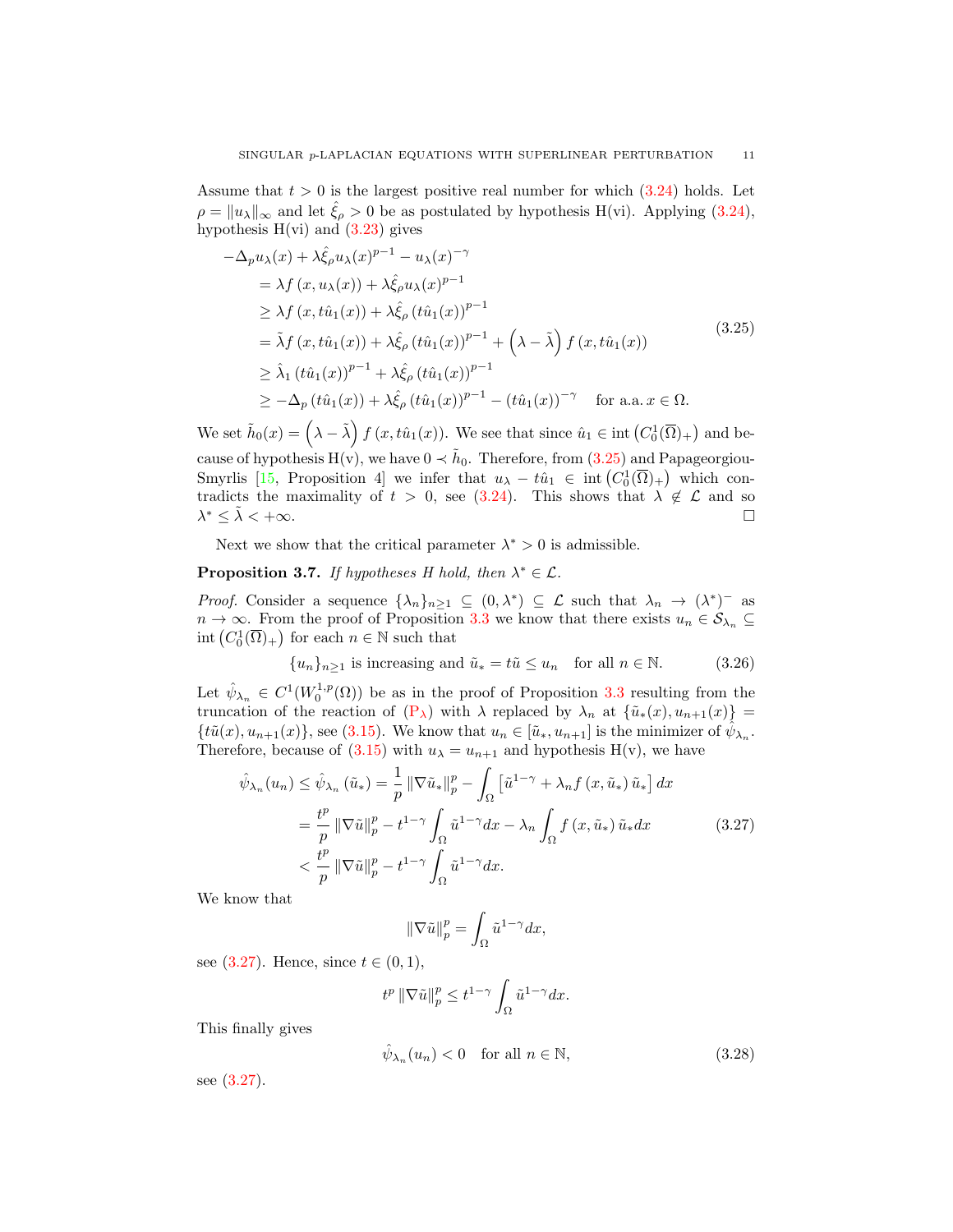Consider now the Carathéodory function  $\tilde{g}_{\lambda_n} : \Omega \times \mathbb{R} \to \mathbb{R}$  defined by

$$
\tilde{g}_{\lambda_n}(x,s) = \begin{cases} \tilde{u}_*(x)^{-\gamma} + \lambda_n f(x, \tilde{u}_*(x)) & \text{if } s \le \tilde{u}_*(x), \\ s^{-\gamma} + \lambda_n f(x,s) & \text{if } \tilde{u}_*(x) < s. \end{cases}
$$
(3.29)

We set  $\tilde{G}_{\lambda_n}(x,s) = \int_0^s \tilde{g}_{\lambda_n}(x,t)dt$  and consider the  $C^1$ -functional  $\tilde{\varphi}_{\lambda_n}: W_0^{1,p}(\Omega) \to$ R defined by

<span id="page-11-0"></span>
$$
\tilde{\varphi}_{\lambda_n}(u) = \frac{1}{p} \|\nabla u\|_p^p - \int_{\Omega} \tilde{G}_{\lambda_n}(x, u) dx.
$$

Note that

$$
\tilde{\varphi}_{\lambda_n}\big|_{[\tilde{u}_*,u_{n+1}]}=\hat{\psi}_{\lambda_n}\big|_{[\tilde{u}_*,u_{n+1}]}.
$$

Then, see [\(3.28\)](#page-10-2), we have  $\tilde{\varphi}_{\lambda_n}(u_n) < 0$  for all  $n \in \mathbb{N}$  and so

<span id="page-11-3"></span><span id="page-11-2"></span><span id="page-11-1"></span>
$$
\|\nabla u_n\|_p^p - \int_{\Omega} p\tilde{G}_{\lambda_n}(x, u_n)dx < 0.
$$

Applying [\(3.29\)](#page-11-0) and the fact that  $u_n \in [\tilde{u}_*, u_{n+1}]$  leads to

$$
\|\nabla u_n\|_p^p - \int_{\Omega} p\left[\tilde{u}_*^{1-\gamma} + \lambda_n f\left(x, \tilde{u}_*\right)\right] \tilde{u}_* dx
$$
  
 
$$
-\frac{p}{1-\gamma} \int_{\Omega} \left[u_n^{1-\gamma} - u_*^{1-\gamma}\right] - \lambda_n p \int_{\Omega} \left[F(x, u_n) - F\left(x, \tilde{u}_*\right)\right] dx < 0.
$$
 (3.30)

Moreover, we know that

$$
\langle A(u_n), h \rangle = \int_{\Omega} \tilde{g}_{\lambda_n}(x, u_n) h dx \quad \text{for all } h \in W_0^{1,p}(\Omega) \text{ and for all } n \in \mathbb{N}.
$$
 (3.31)

Choosing  $h = u_n \in W_0^{1,p}(\Omega)$  in [\(3.31\)](#page-11-1) and applying [\(3.29\)](#page-11-0) and the fact that  $u_n \in$  $[\tilde{u}_*, u_{n+1}]$  yields

$$
-\|\nabla u_n\|_p^p + \int_{\Omega} \left[ u_n^{1-\gamma} + \lambda_n f(x, u_n) u_n \right] dx = 0 \quad \text{for all } n \in \mathbb{N}.
$$
 (3.32)

Adding  $(3.30)$  and  $(3.32)$  we obtain

$$
\int_{\Omega} \hat{\eta}_{\lambda_n}(x, u_n) dx \le M_1 \quad \text{for some } M_1 > 0 \text{ and for all } n \in \mathbb{N}.
$$
 (3.33)

Suppose that  $\{u_n\}_{n\geq 1} \subseteq W_0^{1,p}(\Omega)$  is not bounded. By passing to a subsequence if necessary, we may assume that  $||u_n|| \to +\infty$ . We set  $y_n = \frac{u_n}{||u_n||}$  for  $n \in \mathbb{N}$ . Then we have  $||y_n|| = 1$  and  $y_n \geq 0$  for all  $n \in \mathbb{N}$ . So, we may assume that

$$
y_n \stackrel{w}{\rightarrow} y
$$
 in  $W_0^{1,p}(\Omega)$  and  $y_n \rightarrow y$  in  $L^r(\Omega)$ , with  $y \ge 0$ . (3.34)

First assume that  $y \neq 0$  and set  $\Omega^* = \{x \in \Omega : y(x) > 0\}$ . We have  $|\Omega^*|_N > 0$  and  $u_n(x) \to +\infty$  for all  $x \in \Omega^*$ . We have

$$
\frac{F(x, u_n(x))}{\|u_n\|^p} = \frac{F(x, u_n(x))}{u_n(x)^p} y_n(x)^p \to +\infty \quad \text{for a.a. } x \in \Omega^*
$$

and so, by Fatou's Lemma,

<span id="page-11-6"></span><span id="page-11-5"></span><span id="page-11-4"></span>
$$
\int_{\Omega^*} \frac{F(x, u_n)}{\|u_n\|^p} dx \to +\infty.
$$
\n(3.35)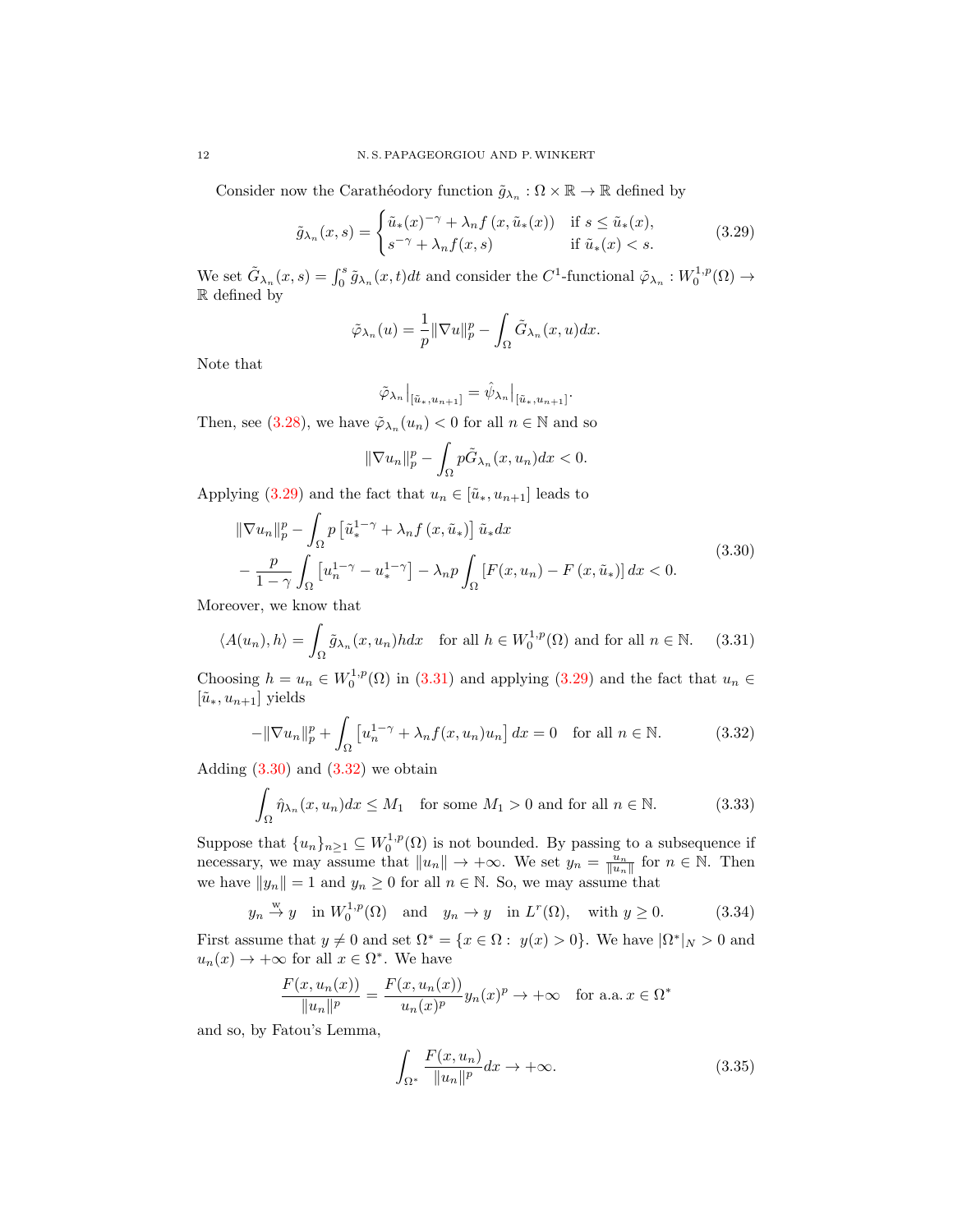Since  $F \geq 0$ , we have

$$
\int_{\Omega^*} \frac{F(x, u_n)}{\|u_n\|^p} dx \le \int_{\Omega} \frac{F(x, u_n)}{\|u_n\|^p} dx
$$

and so, by [\(3.35\)](#page-11-4),

<span id="page-12-2"></span><span id="page-12-1"></span><span id="page-12-0"></span>
$$
\int_{\Omega} \frac{F(x, u_n)}{\|u_n\|^p} dx \to +\infty.
$$
\n(3.36)

Hypothesis H(iii) implies that

$$
0 \leq \hat{\eta}_{\lambda_n}(x, u_n(x)) + \tau_{\lambda^*}(x) \quad \text{for a.a. } x \in \Omega \text{ and for all } n \in \mathbb{N}.
$$

Then

$$
\frac{p}{1-\gamma}u_n(x)^{1-\gamma} + pF(x, u_n(x)) \le u_n(x)^{1-\gamma} + \lambda_n f(x, u_n(x))u_n(x) + \tau_{\lambda^*}(x)
$$
 (3.37)

for a.a.  $x \in \Omega$  and for all  $n \in \mathbb{N}$ .

From [\(3.31\)](#page-11-1) with  $h = u_n \in W_0^{1,p}(\Omega)$  we obtain by using [\(3.29\)](#page-11-0) and [\(3.26\)](#page-10-3)

$$
\|\nabla u_n\|_p^p = \int_{\Omega} \left[ u_n^{1-\gamma} + \lambda_n f(x, u_n) u_n \right] dx \quad \text{for all } n \in \mathbb{N}.
$$
 (3.38)

Applying  $(3.38)$  in  $(3.37)$  gives

$$
p\lambda_n\int_{\Omega}F(x,u_n)dx\leq \|\nabla u_n\|_p^p+\|\tau_{\lambda^*}\|_1.
$$

Hence

$$
p\lambda_n \int_{\Omega} \frac{F(x, u_n)}{\|u_n\|^p} dx \le \|\nabla y_n\|_p^p + \frac{\|\tau_{\lambda^*}\|_1}{\|u_n\|^p} \quad \text{for all } n \in \mathbb{N}.
$$
 (3.39)

Comparing [\(3.36\)](#page-12-2) and [\(3.39\)](#page-12-3) we have a contradiction.

Next suppose that  $y = 0$ . For  $\mu > 0$  we set  $v_n = (p\mu)^{\frac{1}{p}} y_n$  for all  $n \in \mathbb{N}$ . Then  $v_n \in \text{int}(C_0^1(\overline{\Omega})_+)$  and  $v_n \to 0$  in  $L^r(\Omega)$ , see [\(3.34\)](#page-11-5) and recall that  $y = 0$ . Then, by [\(3.29\)](#page-11-0), we get

<span id="page-12-3"></span>
$$
\int_{\Omega} \tilde{G}_{\lambda_n}(x, v_n) dx \to 0 \quad \text{as } n \to \infty. \tag{3.40}
$$

Since  $||u_n|| \to +\infty$ , there exists a number  $n_0 \in \mathbb{N}$  such that

<span id="page-12-5"></span><span id="page-12-4"></span>
$$
(p\mu)^{\frac{1}{p}} \frac{1}{\|u_n\|} \le 1 \quad \text{for all } n \ge n_0. \tag{3.41}
$$

Moreover, let  $t_n \in [0,1]$  be such that

$$
\tilde{\varphi}_{\lambda_n}(t_n u_n) = \max_{0 \le t \le 1} \tilde{\varphi}_{\lambda_n}(t u_n), \quad n \in \mathbb{N}.
$$

Applying [\(3.41\)](#page-12-4), the representation  $||y_n|| = 1$  for all  $n \in \mathbb{N}$  and [\(3.40\)](#page-12-5) leads to

$$
\tilde{\varphi}_{\lambda_n}(t_n u_n) \ge \tilde{\varphi}_{\lambda_n}(v_n) \quad \text{for all } n \ge n_0
$$

$$
= \mu \|\nabla y_n\|_p^p - \int_{\Omega} \tilde{G}_{\lambda_n}(x, v_n) dx
$$

$$
= \mu - \int_{\Omega} \tilde{G}(x, v_n) dx \ge \frac{\mu}{2} \quad \text{for all } n \ge n_1 \ge n_0.
$$
\n(3.42)

But recall that  $\mu > 0$  is arbitrary. So, from  $(3.42)$  we infer that

<span id="page-12-7"></span><span id="page-12-6"></span>
$$
\tilde{\varphi}_{\lambda_n}(t_n u_n) \to +\infty \quad \text{as } n \to \infty. \tag{3.43}
$$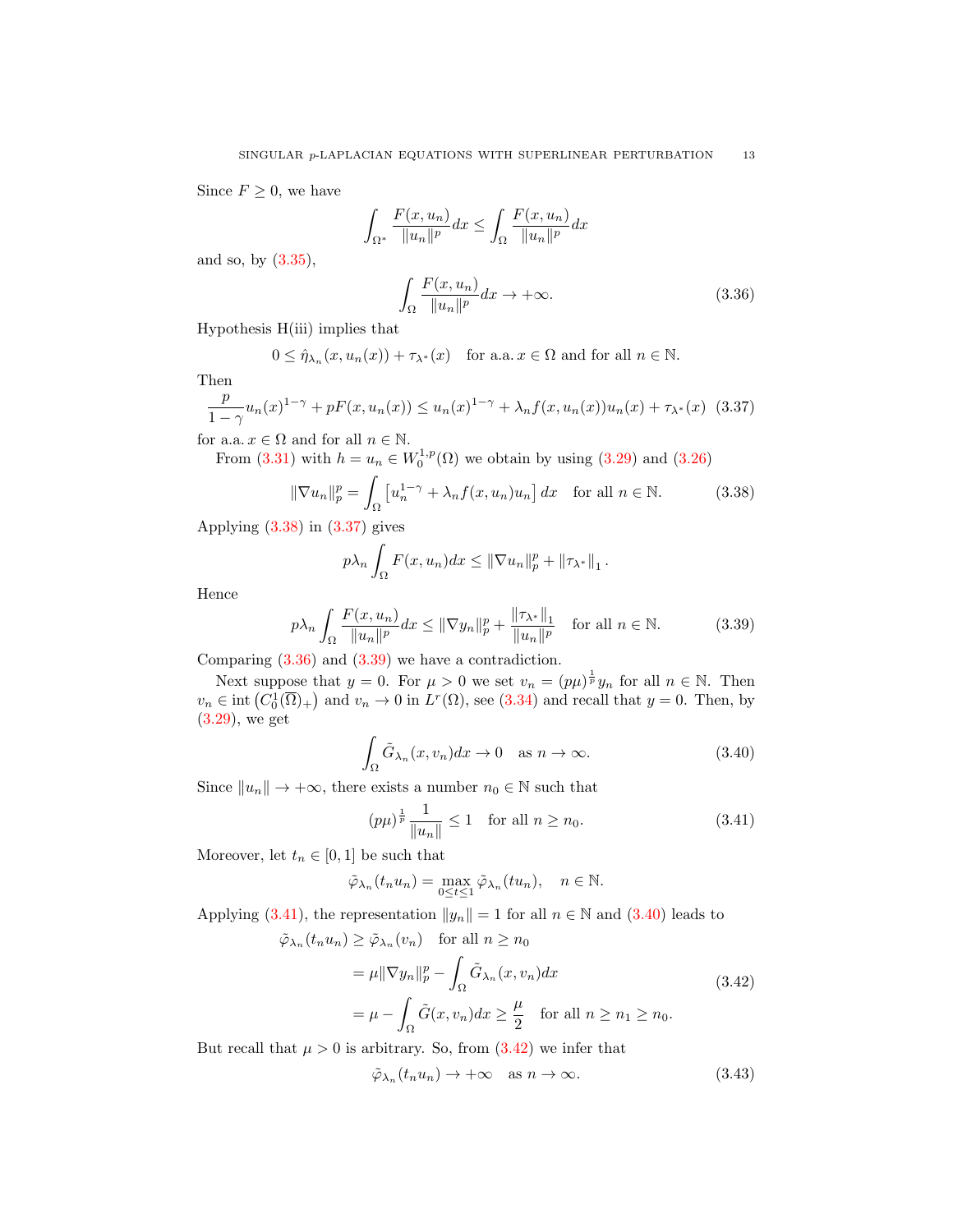We have

$$
\tilde{\varphi}_{\lambda_n}(0) = 0
$$
 and  $\tilde{\varphi}_{\lambda_n}(u_n) < 0$  for all  $n \in \mathbb{N}$ .

From this and [\(3.43\)](#page-12-7) it follows that  $t_n \in (0,1)$  for all  $n \geq n_2$ . Therefore, we obtain

$$
\frac{d}{dt}\tilde{\varphi}_{\lambda_n}(tu_n)|_{t=t_0} = 0 \quad \text{for all } n \ge n_2
$$

which means

$$
\|\nabla(t_n u_n)\|_p^p = \int_{\Omega} \tilde{g}_{\lambda_n}(x, t_n u_n) u_n dx
$$

and so

$$
p\tilde{\varphi}_{\lambda_n}(t_nu_n)+p\int_{\Omega}\tilde{G}_{\lambda_n}(x,t_nu_n)dx=\int_{\Omega}\tilde{g}_{\lambda_n}(x,t_nu_n)(t_nu_n)dx.
$$

Then we use hypothesis H(iii), [\(3.29\)](#page-11-0) and recall that  $t_n \in (0,1)$  for all  $n \geq n_2$  to get

$$
p\tilde{\varphi}_{\lambda_n}(t_n u_n) \le \int_{\Omega} \hat{\eta}_{\lambda_n}(x, u_n) dx + M_2
$$

for some  $M_2 > 0$  and for all  $n \geq n_2$ . Taking [\(3.43\)](#page-12-7) into account gives

$$
\int_{\Omega} \hat{\eta}_{\lambda_n}(x, u_n) dx \to +\infty \quad \text{as } n \to \infty.
$$

But this last convergence contradicts [\(3.33\)](#page-11-6).

It follows that  $\{u_n\}_{n\geq 1} \subseteq W_0^{1,p}(\Omega)$  is bounded and so we may assume that

$$
u_n \stackrel{w}{\to} u^*
$$
 in  $W_0^{1,p}(\Omega)$  and  $u_n \to u^*$  in  $L^r(\Omega)$  with  $u^* \ge \tilde{u}_*$ . (3.44)

Choosing  $h = u_n - u^* \in W_0^{1,p}(\Omega)$  in [\(3.31\)](#page-11-1), recalling that  $u_n^{-\gamma} \in L^{r'}(\Omega)$  with  $\frac{1}{r} + \frac{1}{r'} = 1$ , passing to the limit as  $n \to \infty$  and applying [\(3.44\)](#page-13-0) results in

<span id="page-13-0"></span>
$$
\lim_{n \to \infty} \langle A(u_n), u_n - u^* \rangle = 0.
$$

Since A has the  $(S)_+$ -property, see Proposition [2.2,](#page-2-1) we infer that

<span id="page-13-1"></span>
$$
u_n \to u^* \quad \text{in } W_0^{1,p}(\Omega). \tag{3.45}
$$

So, if we pass to the limit in  $(3.31)$  and apply  $(3.45)$ , then we obtain

$$
\langle A(u^*), h \rangle = \int_{\Omega} \tilde{g}_{\lambda^*}(x, u^*) h dx \quad \text{for all } h \in W_0^{1,p}(\Omega) \text{ with } u^* \ge \tilde{u}_*.
$$

Therefore, we have

$$
\langle A(u^*), h \rangle = \int_{\Omega} \left[ (u^*)^{-\gamma} + \lambda^* f(x, u^*) \right] h dx \quad \text{for all } h \in W_0^{1, p}(\Omega).
$$
  
Hence,  $u^* \in \mathcal{S}_{\lambda^*} \subseteq \text{int}(C_0^1(\overline{\Omega})_+)$  and  $\lambda^* \in \mathcal{L}$ .

In summary, we have proved that

$$
\mathcal{L}=(0,\lambda^*].
$$

Next we show that we have two solutions for all  $\lambda \in (0, \lambda^*)$ .

**Proposition 3.8.** If hypotheses H hold and  $0 < \lambda < \lambda^*$ , then problem  $(P_{\lambda})$  $(P_{\lambda})$  has two positive solutions  $u_0, \hat{u} \in \text{int}\left(C_0^1(\overline{\Omega})_+\right)$ .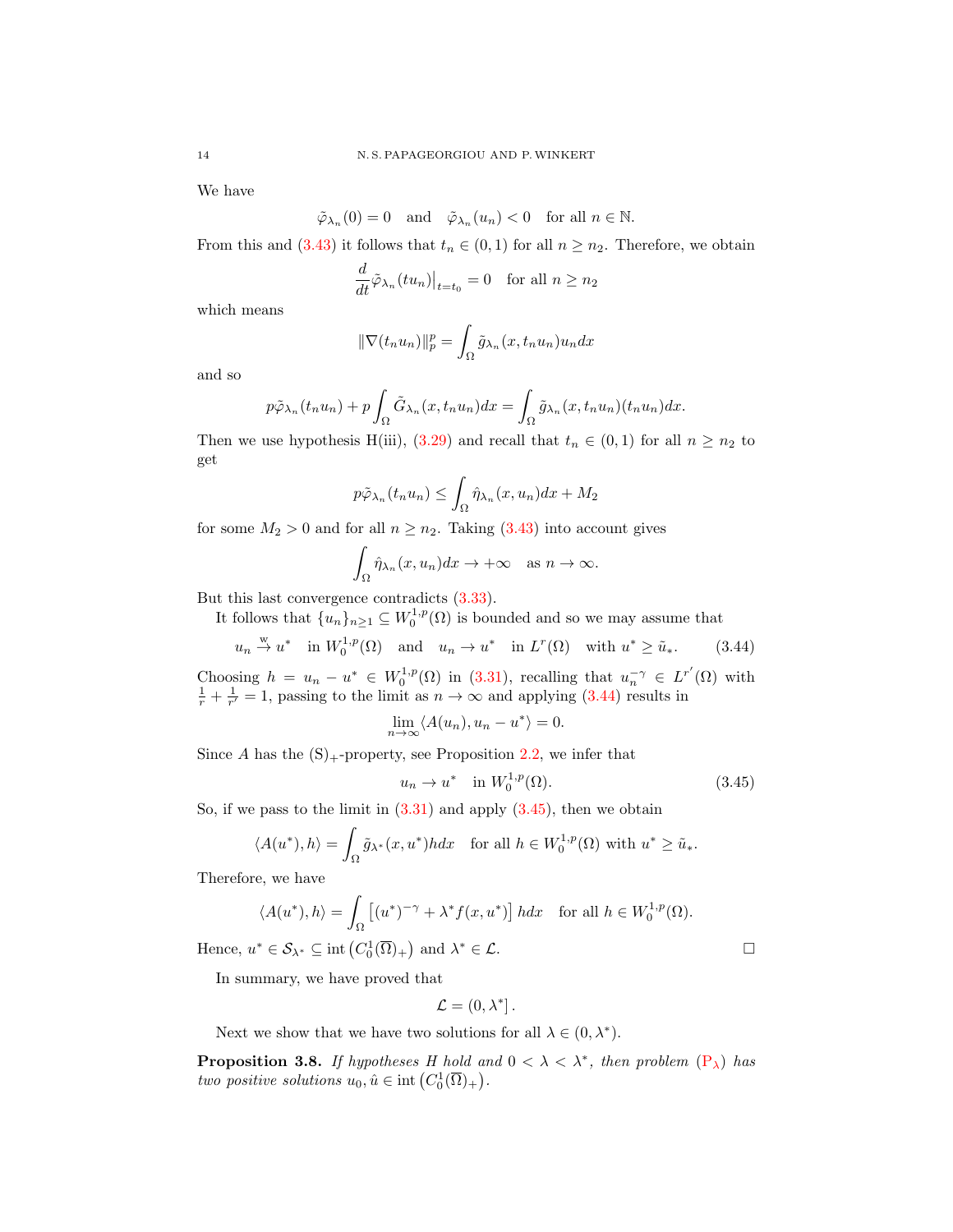*Proof.* From Proposition [3.7](#page-10-4) we know that  $\lambda^* \in \mathcal{L}$ . So, there exists  $u^* \in \mathcal{S}_{\lambda^*} \subseteq$ int  $(C_0^1(\overline{\Omega})_+)$ , see Corollary [3.2.](#page-7-1) According to Proposition [3.5](#page-8-3) we can find  $u_0 \in$  $\mathcal{S}_{\lambda} \subseteq \text{int}\left(C_0^1(\overline{\Omega})_+\right)$  such that

<span id="page-14-0"></span>
$$
u^* - u_0 \in \text{int}\left(C_0^1(\overline{\Omega})_+\right). \tag{3.46}
$$

Moreover, let  $\vartheta \in (0, \lambda) \subseteq \mathcal{L}$  and  $u_{\vartheta} \in \mathcal{S}_{\vartheta} \subseteq \text{int}(C_0^1(\overline{\Omega})_+)$  be such that

$$
u_0 - u_\vartheta \in \text{int}\left(C_0^1(\overline{\Omega})_+\right),\tag{3.47}
$$

again by Proposition  $3.5$ . From  $(3.46)$  and  $(3.47)$  it follows that

<span id="page-14-5"></span><span id="page-14-3"></span><span id="page-14-2"></span><span id="page-14-1"></span>
$$
u_0 \in \text{int}_{C_0^1(\overline{\Omega})} [u_{\vartheta}, u^*]. \tag{3.48}
$$

We consider the Carathéodory functions  $k_{\lambda}, \hat{k}_{\lambda} : \Omega \times \mathbb{R} \to \mathbb{R}$  defined by

$$
k_{\lambda}(x,s) = \begin{cases} u_{\vartheta}(x)^{-\gamma} + \lambda f(x, u_{\vartheta}(x)) & \text{if } s \le u_{\vartheta}(x), \\ s^{-\gamma} + \lambda f(x,s) & \text{if } u_{\vartheta}(x) < s \end{cases}
$$
(3.49)

and

$$
\hat{k}_{\lambda}(x,s) = \begin{cases}\nu_{\vartheta}(x)^{-\gamma} + \lambda f(x, u_{\vartheta}(x)) & \text{if } s < u_{\vartheta}(x), \\
s^{-\gamma} + \lambda f(x,s) & \text{if } u_{\vartheta}(x) \le s \le u^*(x), \\
u^*(x)^{-\gamma} + \lambda f(x, u^*(x)) & \text{if } u^*(x) < s.\n\end{cases}
$$
\n(3.50)

We set  $K_{\lambda}(x, s) = \int_0^s k_{\lambda}(x, t)dt$ ,  $\hat{K}_{\lambda}(x, s) = \int_0^s \hat{k}_{\lambda}(x, t)dt$  and consider the  $C^1$ functionals  $\sigma_{\lambda}, \hat{\sigma}_{\lambda}: W_0^{1,p}(\Omega) \to \mathbb{R}$  defined by

$$
\sigma_{\lambda}(u) = \frac{1}{p} \|\nabla u\|_{p}^{p} - \int_{\Omega} K_{\lambda}(x, u) dx,
$$

$$
\hat{\sigma}_{\lambda}(u) = \frac{1}{p} \|\nabla u\|_{p}^{p} - \int_{\Omega} \hat{K}_{\lambda}(x, u) dx.
$$

From  $(3.49)$  and  $(3.50)$  it is clear that

<span id="page-14-6"></span><span id="page-14-4"></span>
$$
\sigma_{\lambda}|_{[u_{\vartheta},u^*]} = \hat{\sigma}_{\lambda}|_{[u_{\vartheta},u^*]}.
$$
\n(3.51)

Moreover, as in the proof of Proposition  $3.1$ , using  $(3.49)$  and  $(3.50)$ , we show that

$$
K_{\sigma_{\lambda}} \subseteq [u_{\vartheta}) \cap \text{int}\left(C_0^1(\overline{\Omega})_+\right) \text{ and } K_{\hat{\sigma}_{\lambda}} \subseteq [u_{\vartheta}, u_{\lambda}] \cap \text{int}\left(C_0^1(\overline{\Omega})_+\right).
$$
 (3.52)

From [\(3.52\)](#page-14-4) we see that we may assume that  $K_{\hat{\sigma}_{\lambda}} = \{u_0\}$ , otherwise we already have a second positive solution for problem  $(P_{\lambda})$ , see  $(3.50)$  and  $(3.52)$ .

From [\(3.50\)](#page-14-3) and since  $u_{\vartheta}^{-\gamma} \in L^{p'}(\Omega)$  we infer that  $\hat{\sigma}_{\lambda}$  is coercive and from the Sobolev embedding theorem, we know that  $\hat{\sigma}_{\lambda}$  is sequentially weakly lower semicontinuous. Therefore, we can find  $u_0^* \in W_0^{1,p}(\Omega)$  such that

<span id="page-14-8"></span><span id="page-14-7"></span>
$$
\hat{\sigma}_{\lambda}(u_0^*) = \inf \left[ \hat{\sigma}_{\lambda}(u) : u \in W_0^{1,p}(\Omega) \right]. \tag{3.53}
$$

That means  $u_0^* \in K_{\hat{\sigma}_{\lambda}}$  and so  $u_0^* = u_0$ . From [\(3.48\)](#page-14-5), [\(3.51\)](#page-14-6) and [\(3.53\)](#page-14-7) it follows that  $u_0$  is a local  $C_0^1(\overline{\Omega})$ -minimizer of  $\sigma_\lambda$  and from [\[5\]](#page-20-1) and [\[13\]](#page-20-13) we know that

$$
u_0
$$
 is a local  $W_0^{1,p}(\Omega)$ -minimizer of  $\sigma_\lambda$ . (3.54)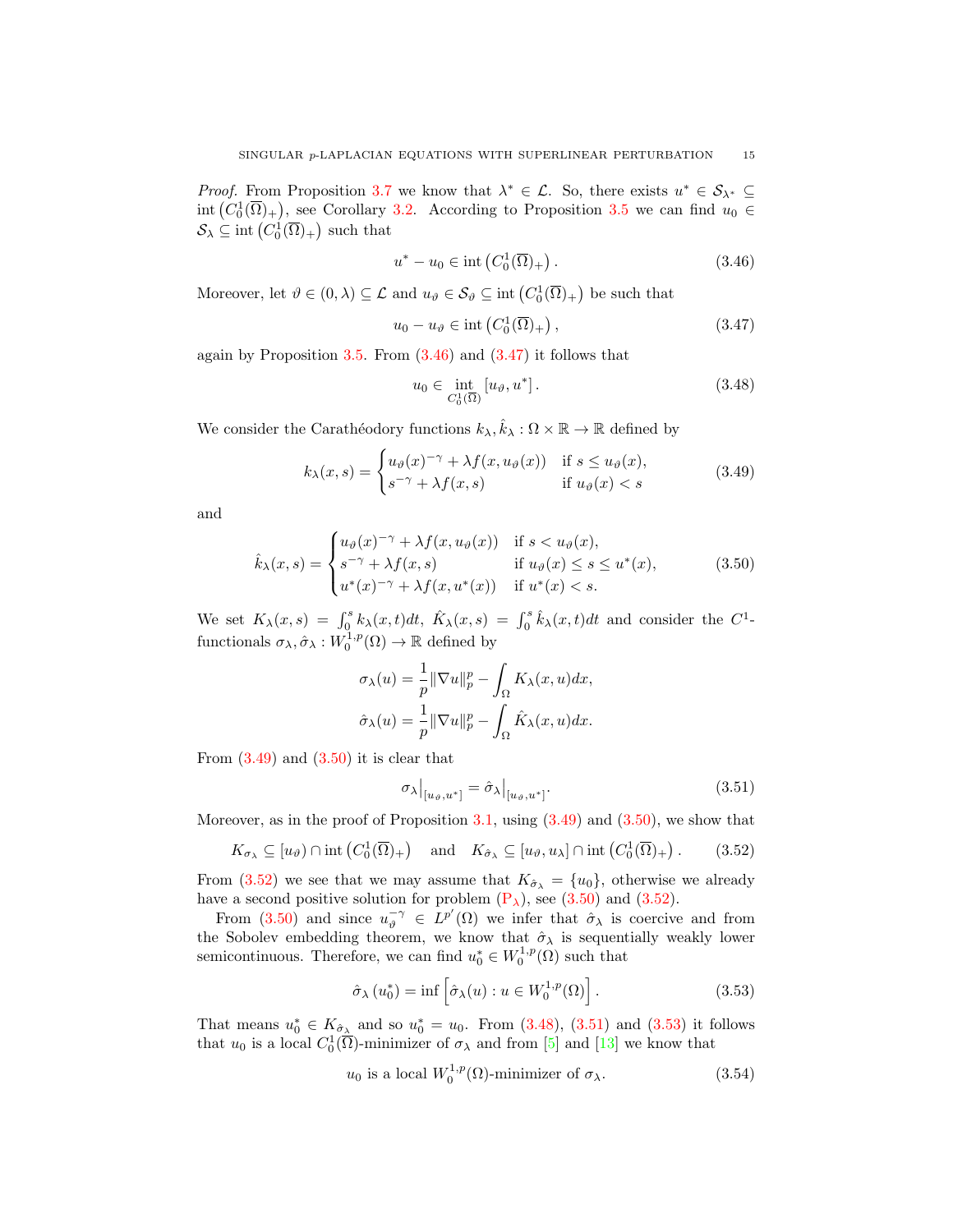We assume that  $K_{\sigma_{\lambda}}$  is finite or otherwise, on account of [\(3.49\)](#page-14-2) and [\(3.52\)](#page-14-4), we already have an infinity of positive smooth solutions for problem  $(P_\lambda)$  and so we are done. From  $(3.54)$  we infer that there exists  $\rho \in (0,1)$  small enough such that

$$
\sigma_{\lambda}(u_0) < \inf \left[ \sigma_{\lambda}(u) : \|u - u_0\| = \rho \right] = m_{\lambda},\tag{3.55}
$$

see Aizicovici-Papageorgiou-Staicu [\[1,](#page-20-14) Proof of Proposition 29].

Hypothesis H(ii) implies that if  $u \in \text{int}(C_0^1(\overline{\Omega})_+)$ , then

<span id="page-15-6"></span><span id="page-15-5"></span><span id="page-15-2"></span><span id="page-15-1"></span><span id="page-15-0"></span>
$$
\sigma_{\lambda}(tu) \to -\infty \quad \text{as } t \to +\infty. \tag{3.56}
$$

Claim:  $\sigma_{\lambda}$  satisfies the C-condition.

Consider a sequence  $\{u_n\}_{n\geq 1} \subseteq W_0^{1,p}(\Omega)$  such that

$$
|\sigma_{\lambda}(u_n)| \le M_3 \quad \text{for some } M_3 > 0 \text{ and for all } n \in \mathbb{N}, \tag{3.57}
$$

$$
(1 + \|u_n\|)\sigma'_{\lambda}(u_n) \to 0 \quad \text{in } W^{-1,p'}(\Omega) \text{ as } n \to \infty.
$$
 (3.58)

From [\(3.58\)](#page-15-0) we have

$$
\left| \langle A(u_n), h \rangle - \int_{\Omega} k_{\lambda}(x, u_n) h dx \right| \le \frac{\varepsilon_n ||h||}{1 + ||u_n||} \tag{3.59}
$$

for all  $h \in W_0^{1,p}(\Omega)$  with  $\varepsilon_n \to 0^+$ . We choose  $h = -u_n^- \in W_0^{1,p}(\Omega)$  in  $(3.59)$  and use [\(3.49\)](#page-14-2) to obtain

> $\left\Vert \nabla u_{n}^{-}\right\Vert$ p  $p_p^p \leq c_6 ||u_n^-||$  for some  $c_6 > 0$  and for all  $n \in \mathbb{N}$ .

Hence

<span id="page-15-3"></span>
$$
\{u_n\}_{n\geq 1} \subseteq W_0^{1,p}(\Omega) \text{ is bounded.}
$$
\n
$$
(3.60)
$$

Then from  $(3.57)$  and  $(3.60)$  it follows that

$$
\left\|\nabla u_n^+\right\|_p^p - \int_{\Omega} p\hat{K}_{\lambda}(x, u_n^+)dx \le M_4 \quad \text{for some } M_4 > 0 \text{ and for all } n \in \mathbb{N}.
$$

This implies

$$
\|\nabla u_n^+\|_p^p - \int_{\{u_n^+\leq u_\partial\}} p\left[u_\partial^{-\gamma} + \lambda f(x, u_\partial)\right] u_n^+ dx
$$
  

$$
- \frac{p}{1-\gamma} \int_{\{u_\partial < u_n^+\}} \left[ (u_n^+)^{1-\gamma} - u_\partial^{1-\gamma} \right] dx
$$
  

$$
- p\lambda \int_{\{u_\partial < u_n^+\}} \left[ F(x, u_n^+) - F(x, u_\partial) \right] \leq M_4
$$

for all  $n \in \mathbb{N}$  and so

$$
\left\|\nabla u_n^+\right\|_p^p - \frac{p}{1-\gamma} \int_{\Omega} \left(u_n^+\right)^{1-\gamma} dx - p\lambda \int_{\Omega} F(x, u_n^+) dx \le M_5 \tag{3.61}
$$

for some  $M_5 > 0$  and for all  $n \in \mathbb{N}$ . Moreover, we choose  $h = u_n^+ \in W_0^{1,p}(\Omega)$  in [\(3.59\)](#page-15-1) which gives

<span id="page-15-4"></span>
$$
-\left\|\nabla u_n^+\right\|_p^p + \int_{\left\{u_n^+\leq u_\vartheta\right\}} \left[u_\vartheta^{-\gamma} + \lambda f(x, u_\vartheta)\right] u_n^+ dx
$$

$$
+ \int_{\left\{u_\vartheta < u_n^+\right\}} \left[\left(u_n^+\right)^{-\gamma} + \lambda f(x, u_n^+)\right] u_n^+ dx \leq \varepsilon_n
$$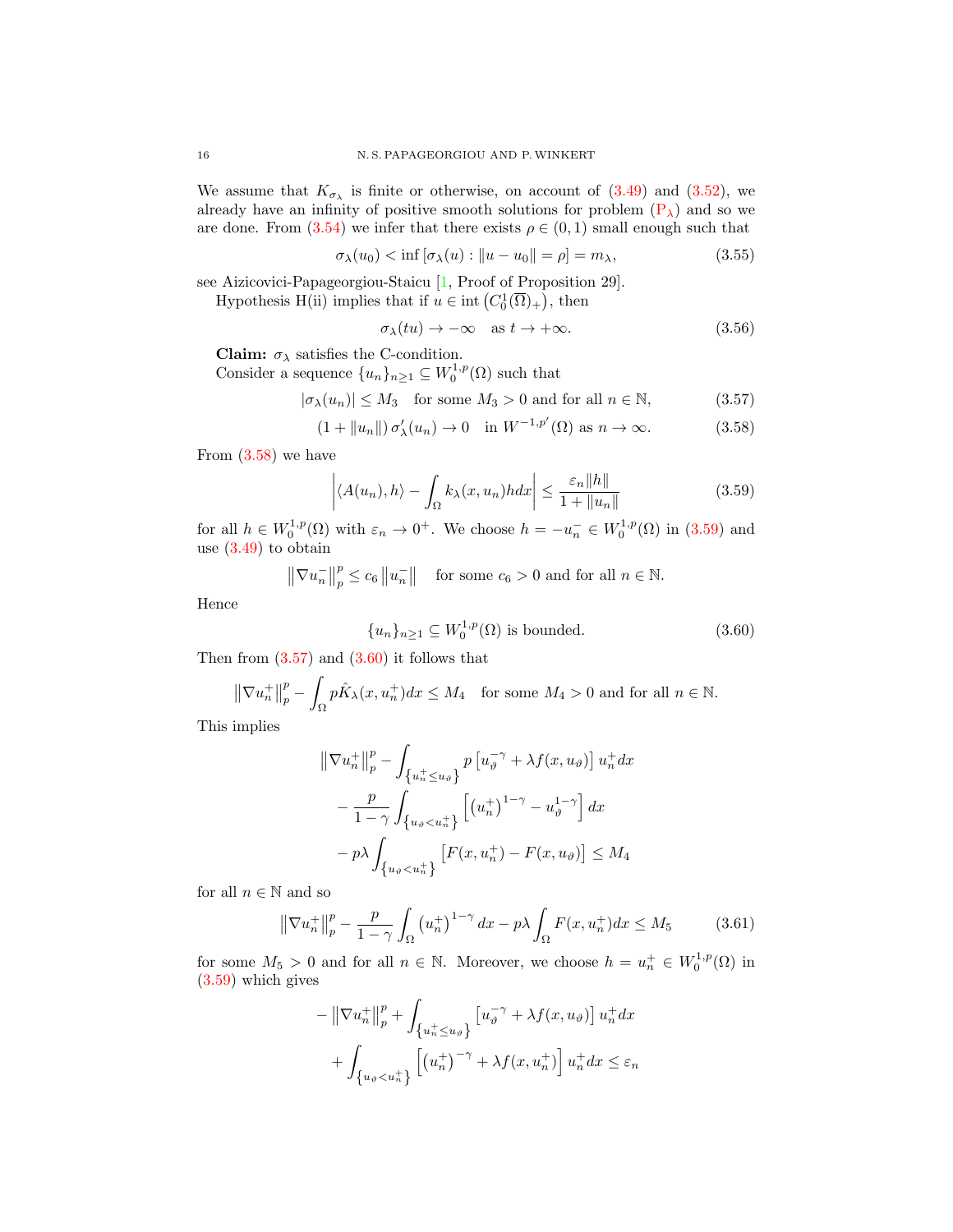for all  $n \in \mathbb{N}$ . This leads to

<span id="page-16-0"></span>
$$
-\left\|\nabla u_n^+\right\|_p^p + \int_{\Omega} \left(u_n^+\right)^{1-\gamma} dx + \lambda \int_{\Omega} f(x, u_n^+) u_n^+ dx \le M_6 \tag{3.62}
$$

for some  $M_6 > 0$  and for all  $n \in \mathbb{N}$ . Adding  $(3.61)$  and  $(3.62)$  yields

$$
\int_{\Omega} \hat{\eta}_{\lambda}(x, u_n^+) dx \le M_7 \quad \text{for some } M_7 > 0 \text{ and for all } n \in \mathbb{N}.
$$
 (3.63)

Applying [\(3.63\)](#page-16-1) and reasoning as in the proof of Proposition [3.7](#page-10-4) (see the part of the proof after [\(3.33\)](#page-11-6)), we show that  $\{u_n^+\}_{n\geq 1} \subseteq W_0^{1,p}(\Omega)$  is bounded and so, due to [\(3.60\)](#page-15-3),  $\{u_n\}_{n\geq 1} \subseteq W_0^{1,p}(\Omega)$  is bounded as well.

So, we may assume that

$$
u_n \stackrel{w}{\to} u
$$
 in  $W_0^{1,p}(\Omega)$  and  $u_n \to u$  in  $L^r(\Omega)$ . (3.64)

Choosing  $h = u_n - u \in W_0^{1,p}(\Omega)$ , passing to the limit as  $n \to \infty$  and applying  $(3.64)$ , we obtain

<span id="page-16-3"></span><span id="page-16-2"></span><span id="page-16-1"></span>
$$
\lim_{n \to \infty} \langle A(u_n), u_n - u \rangle = 0,
$$

which by the  $(S)$ <sub>+</sub>-property of A, see Proposition [2.2,](#page-2-1) results in  $u_n \to u$  in  $W_0^{1,p}(\Omega)$ . Therefore,  $\sigma_{\lambda}$  satisfies the C-condition and this proves the Claim.

On account of  $(3.55)$ ,  $(3.56)$  and the Claim, we are able to apply the mountain pass theorem stated as Theorem [2.1](#page-1-0) and find  $\hat{u} \in W_0^{1,p}(\Omega)$  such that

$$
\hat{u} \in K_{\sigma_{\lambda}} \subseteq [u_{\vartheta}) \cap \text{int}\left(C_0^1(\overline{\Omega})_+\right) \quad \text{and} \quad m_{\lambda} \le \sigma_{\lambda}(\hat{u}), \tag{3.65}
$$

see [\(3.52\)](#page-14-4). From [\(3.49\)](#page-14-2), [\(3.55\)](#page-15-5) and [\(3.65\)](#page-16-3) we conclude that  $\hat{u} \in \mathcal{S}_{\lambda} \subseteq \text{int}(C_0^1(\overline{\Omega})_+)$ and  $\hat{u} \neq u_0$ . This finishes the proof.

Summarizing the situation for the positive solution of problem  $(P_{\lambda})$  as the parameter  $\lambda > 0$  varies, we can state the following bifurcation-type theorem.

**Theorem 3.9.** If hypotheses H hold, then there exist  $\lambda^* > 0$  such that the following is satisfied:

- (a) problem  $(P_{\lambda})$  $(P_{\lambda})$  has at least two positive solutions  $u_0, \hat{u} \in \text{int}(C_0^1(\overline{\Omega})_+)$  for all  $\lambda \in (0, \lambda^*)$ ;
- (b) problem  $(P_{\lambda})$  $(P_{\lambda})$  has at least one positive solution  $u^* \in \text{int}(C_0^1(\overline{\Omega})_+)$  for  $\lambda =$  $\lambda^*$ ;
- (c) problem  $(P_{\lambda})$  $(P_{\lambda})$  has no positive solution for all  $\lambda > \lambda^*$ .

#### 4. Minimal Positive Solutions

In this section we show that problem  $(P_{\lambda})$  has a smallest positive solution  $\overline{u} \in \text{int}(C_0^1(\overline{\Omega})_+)$  for every  $\lambda \in \mathcal{L} = (0, \lambda^*]$  and we prove the monotonicity and continuity properties of the map  $\lambda \to \overline{u}_{\lambda}$ .

From Filippakis-Papageorgiou [\[2\]](#page-20-15) we know that the solution set  $S_\lambda$  is downward directed for every  $\lambda \in \mathcal{L} = (0, \lambda^*]$ , that is, if  $u_1, u_2 \in \mathcal{S}_{\lambda}$ , then there exists  $u \in \mathcal{S}_{\lambda}$ such that  $u \leq u_1$  and  $u \leq u_2$ .

<span id="page-16-4"></span>**Proposition 4.1.** If hypotheses H hold and  $\lambda \in \mathcal{L} = (0, \lambda^*]$ , then problem  $(P_{\lambda})$  $(P_{\lambda})$  has a smallest positive solution  $\overline{u}_{\lambda} \in \mathcal{S}_{\lambda} \subseteq \text{int}(C_0^1(\overline{\Omega})_+)$ , that is,  $\overline{u}_{\lambda} \leq u$  for all  $u \in \mathcal{S}_{\lambda}$ .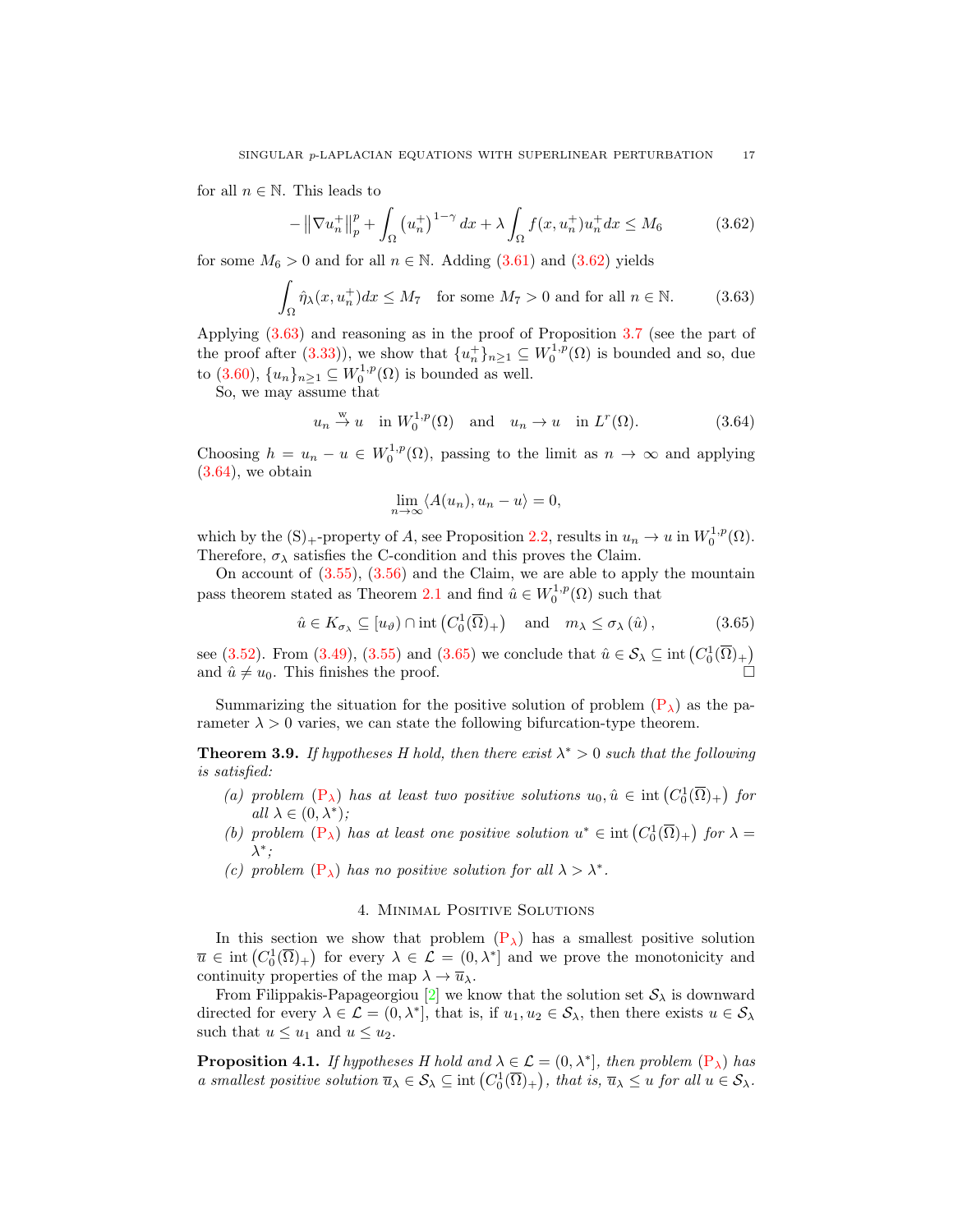*Proof.* Invoking Lemma 3.10 of Hu-Papageorgiou  $[8, p. 178]$  we know that there exists a decreasing sequence  $\{u_n\}_{n\geq 1} \subseteq S_\lambda$  such that inf  $S_\lambda = \inf_{n\geq 1} u_n$ . Recall that  $S_{\lambda}$  is downward directed.

**Claim:**  $\tilde{u} \leq u_n$  for all  $n \in \mathbb{N}$  (see the proof of Proposition [3.1\)](#page-4-4)

Fix  $n \in \mathbb{N}$  and let  $\vartheta \in (0, \lambda) \subseteq \mathcal{L}$ . According to Proposition [3.5](#page-8-3) there exists  $u_{\vartheta} \in \mathcal{S}_{\vartheta} \subseteq \text{int}\left(C_0^1(\overline{\Omega})_+\right)$  such that  $u_n - u_{\vartheta} \in \text{int}\left(C_0^1(\overline{\Omega})_+\right)$ . We introduce the Carathéodory function  $e_n : \Omega \times \mathbb{R} \to \mathbb{R}$  defined by

$$
e_n(x,s) = \begin{cases} u_{\vartheta}(x)^{-\gamma} & \text{if } s < u_{\vartheta}(x), \\ s^{-\gamma} & \text{if } u_{\vartheta}(x) \le s \le u_n(x), \\ u_n(x)^{-\gamma} & \text{if } u_n(x) < s. \end{cases} \tag{4.1}
$$

We set  $E_n(x,s) = \int_0^s e_n(x,t)dt$  and consider the C<sup>1</sup>-functional  $\gamma_n : W_0^{1,p}(\Omega) \to \mathbb{R}$ defined by

<span id="page-17-0"></span>
$$
\gamma_n(u) = \frac{1}{p} \|\nabla u_n\|_p^p - \int_{\Omega} E_n(x, u) dx.
$$

From [\(4.1\)](#page-17-0) it is clear that  $\gamma_n$  is coercive and the Sobolev embedding theorem implies that  $\gamma_n$  is sequentially weakly lower semicontinuous. Therefore, we find  $\tilde{u}_0 \in W_0^{1,p}(\Omega)$  such that

<span id="page-17-1"></span>
$$
\gamma_n(\tilde{u}_0) = \inf \left[ \gamma_n(u) : u \in W_0^{1,p}(\Omega) \right].
$$

In particular, we have  $\gamma'_n(\tilde{u}_0) = 0$  which says that

$$
\langle A(\tilde{u}_0), h \rangle = \int_{\Omega} e_n(x, \tilde{u}_0) h dx \quad \text{for all } h \in W_0^{1, p}(\Omega). \tag{4.2}
$$

We choose  $h = (u_{\vartheta} - \tilde{u}_0)^+ \in W_0^{1,p}(\Omega)$  in [\(4.2\)](#page-17-1). Then, applying [\(4.1\)](#page-17-0), the nonnegativity of f and the fact that  $u_{\vartheta} \in \mathcal{S}_{\vartheta}$  gives

$$
\left\langle A(\tilde{u}_0), (u_{\vartheta} - \tilde{u}_0)^+ \right\rangle = \int_{\Omega} u_{\vartheta}^{-\gamma} (u_{\vartheta} - \tilde{u}_0)^+ dx
$$
  

$$
\leq \int_{\Omega} \left[ u_{\vartheta}^{-\gamma} + \vartheta f(x, u_{\vartheta}) \right] (u_{\vartheta} - \tilde{u}_0)^+ dx
$$
  

$$
= \left\langle A(u_{\vartheta}), (u_{\vartheta} - \tilde{u}_0)^+ \right\rangle.
$$

Proposition [2.2](#page-2-1) then implies  $u_{\vartheta} \leq \tilde{u}_0$ . In the same way, choosing  $h = (\tilde{u}_0 - u_n)^+ \in$  $W_0^{1,p}(\Omega)$  in [\(4.2\)](#page-17-1) and applying again [\(4.1\)](#page-17-0),  $f \ge 0$  and  $u_n \in \mathcal{S}_{\lambda}$  results in

$$
\left\langle A(\tilde{u}_0), (\tilde{u}_0 - u_n)^+ \right\rangle = \int_{\Omega} u_n^{-\gamma} (\tilde{u}_0 - u_n)^+ dx
$$
  
\n
$$
\leq \int_{\Omega} \left[ u_n^{-\gamma} + \lambda f(x, u_n) \right] (\tilde{u}_0 - u_n)^+ dx
$$
  
\n
$$
= \left\langle A(u_n), (\tilde{u}_0 - u_n)^+ \right\rangle.
$$

As before, by Proposition [2.2,](#page-2-1) we obtain  $\tilde{u}_0 \leq u_n$ . So, we have proved that

<span id="page-17-2"></span>
$$
\tilde{u}_0 \in [u_\vartheta, u_n].\tag{4.3}
$$

From [\(4.1\)](#page-17-0) and [\(4.3\)](#page-17-2) it follows that  $\tilde{u}_0$  is a positive solution of the auxiliary problem [\(3.1\)](#page-4-0). Therefore,  $\tilde{u}_0 = \tilde{u}$  which implies  $\tilde{u} \leq u_n$  for all  $n \in \mathbb{N}$ . This proves the Claim.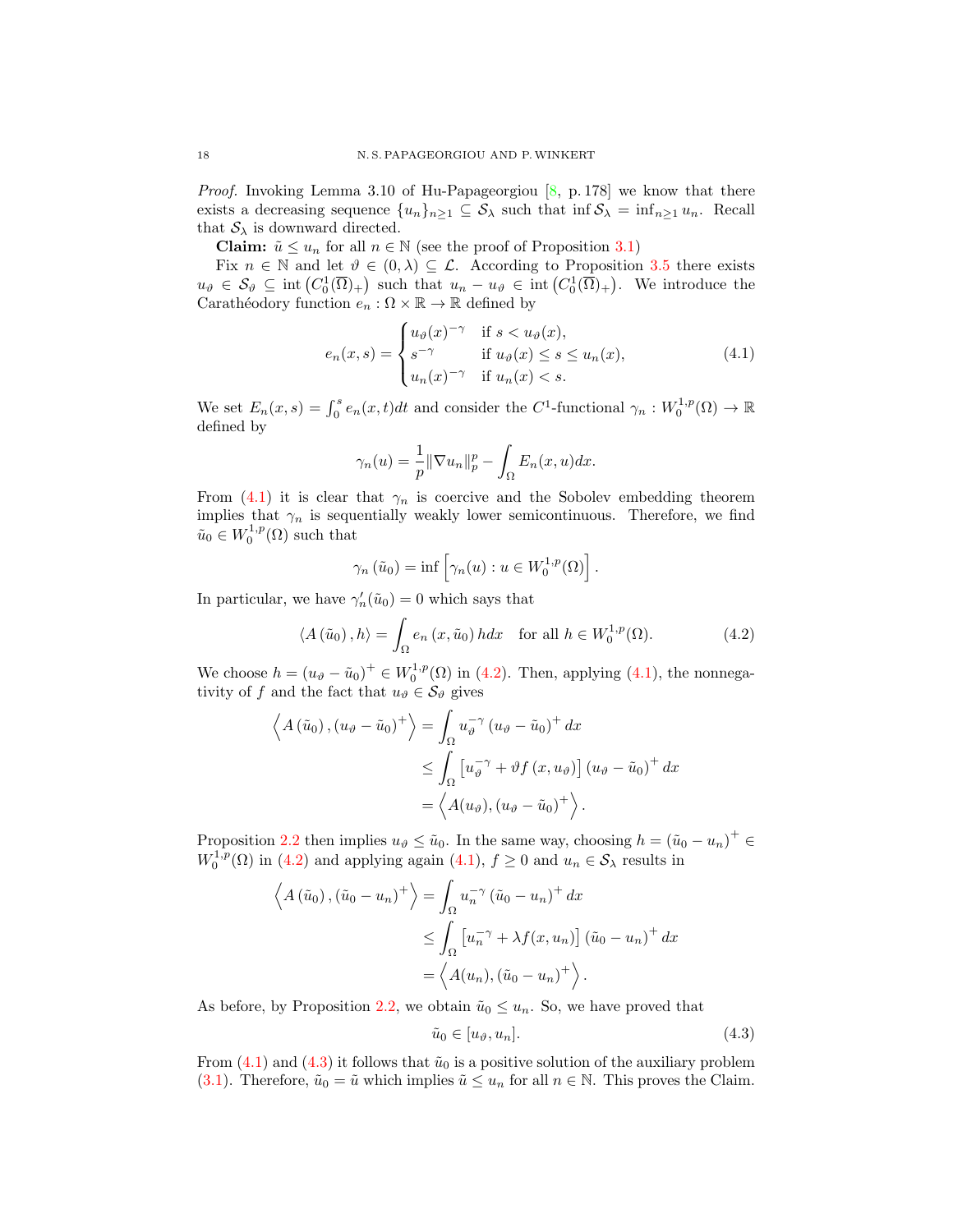We have

$$
\langle A(u_n), h \rangle = \int_{\Omega} \left[ u_n^{-\gamma} + \lambda f(x, u_n) \right] h dx \tag{4.4}
$$

for all  $h \in W_0^{1,p}(\Omega)$  and for all  $n \in \mathbb{N}$ . Since  $0 \le u_n \le u_1$  for all  $n \ge 1$ , from [\(4.4\)](#page-18-0) with  $h = u_n \in W_0^{1,p}(\Omega)$  and using hypothesis H(iv), we infer that

<span id="page-18-1"></span><span id="page-18-0"></span>
$$
{u_n}_{n\geq 1} \subseteq W_0^{1,p}(\Omega)
$$
 is bounded.

So, we may assume that

$$
u_n \stackrel{w}{\to} \overline{u}_\lambda
$$
 in  $W_0^{1,p}(\Omega)$  and  $u_n \to \overline{u}_\lambda$  in  $L^p(\Omega)$ . (4.5)

Moreover, we can say that

$$
u_n(x)^{-\gamma} \to \overline{u}_{\lambda}(x)^{-\gamma}
$$
 for a.a.  $x \in \Omega$ .

From the Claim we know that

$$
0 \le u_n(x)^{-\gamma} \le \tilde{u}(x)^{-\gamma} \quad \text{for a.a. } x \in \Omega.
$$

Since  $\tilde{u}(\cdot)^{-\gamma} \in L^{p'}(\Omega)$ , see the proof of Proposition [3.1,](#page-4-4) from Gasinski-Papageorgiou [\[4,](#page-20-4) Problem 1.19, p. 38], we have

<span id="page-18-2"></span>
$$
u_n^{-\gamma} \stackrel{\text{w}}{\to} \overline{u}_\lambda^{-\gamma} \quad \text{in } L^{p'}(\Omega). \tag{4.6}
$$

Therefore, if we choose  $h = u_n - \overline{u}_{\lambda} \in W_0^{1,p}(\Omega)$  in [\(4.4\)](#page-18-0), pass to the limit as  $n \to \infty$ and use  $(4.5)$  as well as  $(4.6)$ , then

$$
\lim_{n \to \infty} \langle A(u_n), u_n - \overline{u}_\lambda \rangle = 0,
$$

which again by Proposition [2.2](#page-2-1) leads to

<span id="page-18-3"></span>
$$
u_n \to \overline{u}_\lambda \quad \text{in } W_0^{1,p}(\Omega). \tag{4.7}
$$

So, if we pass to the limit in [\(4.4\)](#page-18-0) as  $n \to \infty$  and use [\(4.5\)](#page-18-1), [\(4.6\)](#page-18-2), [\(4.7\)](#page-18-3), we obtain

$$
\langle A(\overline{u}_{\lambda}), h \rangle = \int_{\Omega} \left[ \overline{u}_{\lambda}^{-\gamma} + \lambda f(x, \overline{u}_{\lambda}) \right] h dx \quad \text{for all } h \in W_0^{1, p}(\Omega).
$$

From the Claim it follows that  $\tilde{u} \leq \overline{u}_{\lambda}$ . Therefore we conclude that

$$
\overline{u}_{\lambda} \in \mathcal{S}_{\lambda} \subseteq \text{int}\left(C_0^1(\overline{\Omega})_+\right) \quad \text{and} \quad \overline{u}_{\lambda} = \text{inf}\,\mathcal{S}_{\lambda}.
$$

In the next proposition we examine the map  $\lambda \to \overline{u}_{\lambda}$  from  $\mathcal{L} = (0, \lambda^*]$  into  $C_0^1(\overline{\Omega})$ and determine the monotonicity and continuity properties of this map.

**Proposition 4.2.** If hypotheses H hold, then the map  $\lambda \to \overline{u}_{\lambda}$  from  $\mathcal{L} = (0, \lambda^*)$ into  $C_0^1(\overline{\Omega})$  is

(a) strictly increasing, that is,

$$
0 < \vartheta < \lambda \leq \lambda^* \quad implies \quad \overline{u}_{\lambda} - \overline{u}_{\vartheta} \in int\left(C_0^1(\overline{\Omega})_+\right);
$$

(b) left continuous.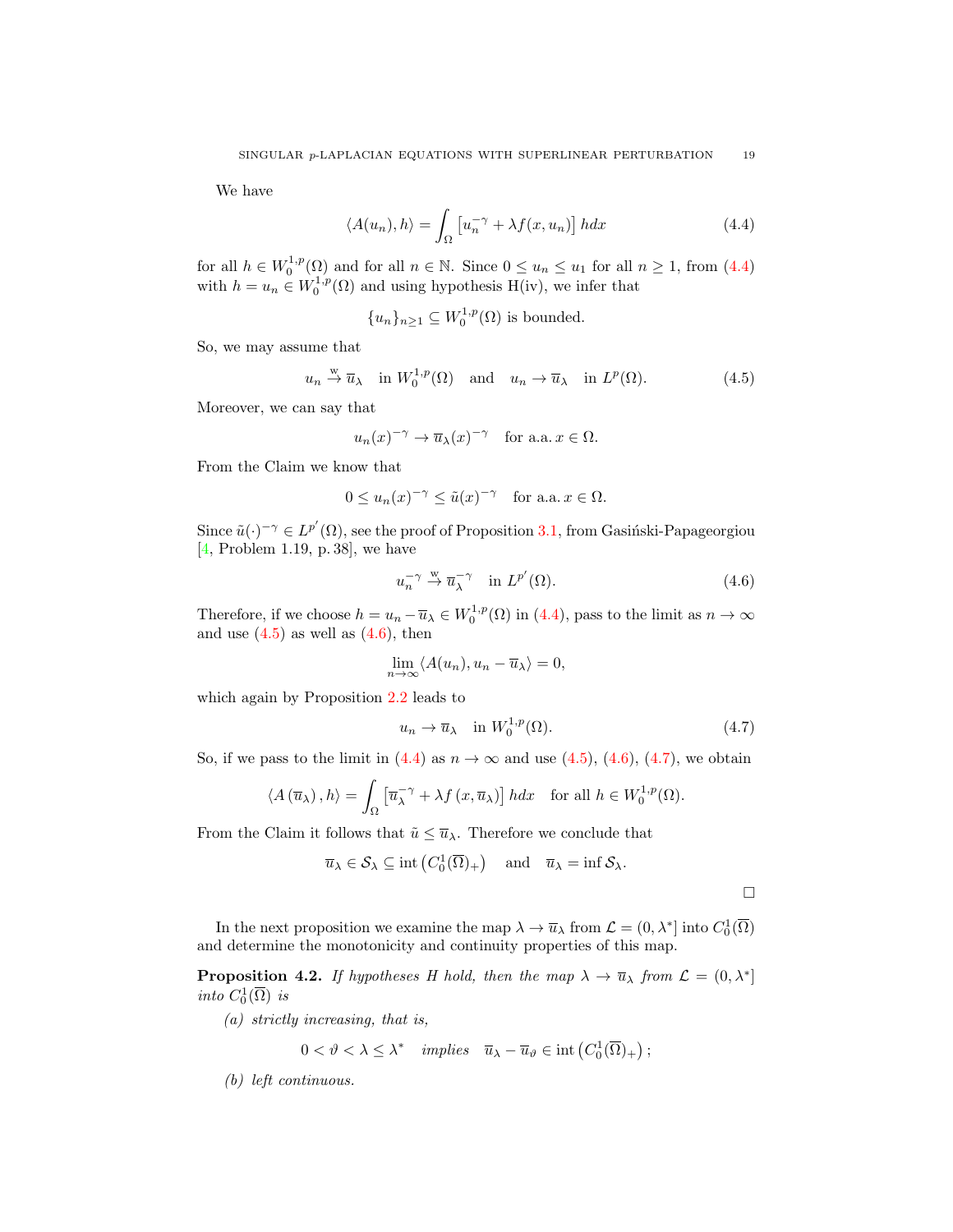*Proof.* (a) From Proposition [3.5](#page-8-3) we know that there exists  $u_{\vartheta} \in \mathcal{S}_{\vartheta} \subseteq \text{int}(C_0^1(\overline{\Omega})_+)$ such that  $\overline{u}_{\lambda} - u_{\vartheta} \in \text{int}\left( C_0^1(\overline{\Omega})_+ \right)$  and so, since  $\overline{u}_{\vartheta} \leq u_{\vartheta}$ , it follows  $\overline{u}_{\lambda} - \overline{u}_{\vartheta} \in$ int  $(C_0^1(\overline{\Omega})_+)$ . So, the map  $\lambda \to \overline{u}_{\lambda}$  is strictly increasing.

(b) Suppose that  $\{\lambda_n, \lambda\}_{n\geq 1} \subseteq \mathcal{L} = (0, \lambda^*)$  and assume that  $\lambda_n \to \lambda^-$ . We set  $\overline{u}_n = \overline{u}_{\lambda_n} \in \mathcal{S}_{\lambda_n} \subseteq \text{int}\left(C_0^1(\overline{\Omega})_+\right)$  for all  $n \in \mathbb{N}$ . We have

$$
\langle A(\overline{u}_n), h \rangle = \int_{\Omega} \left[ \overline{u}_n^{\, \gamma} + \lambda_n f(x, \overline{u}_n) \right] h dx \tag{4.8}
$$

for all  $h \in W_0^{1,p}(\Omega)$  and for all  $n \in \mathbb{N}$ . Moreover, by Proposition [4.1,](#page-16-4)

<span id="page-19-1"></span><span id="page-19-0"></span>
$$
0 \le \overline{u}_1 \le \overline{u}_n \le \overline{u}_{\lambda^*}.\tag{4.9}
$$

On account of [\(4.9\)](#page-19-0) and by the choice  $h = \overline{u}_n \in W_0^{1,p}(\Omega)$  in [\(4.8\)](#page-19-1), we infer that  ${\{\overline{u}_n\}}_{n\geq 1} \subseteq W_0^{1,p}(\Omega)$  is bounded. We have

$$
-\Delta_p \overline{u}_n = \overline{u}_n^{-\gamma} + \lambda_n f(x, u_n) \quad \text{in } \Omega,
$$
  

$$
\overline{u}_n = 0 \quad \text{on } \partial\Omega,
$$

for all  $n \in \mathbb{N}$ . From  $(4.9)$  we see that

$$
0 \le \overline{u}_n^{-\gamma} \le \overline{u}_1^{-\gamma} \in L^s(\Omega) \text{ with } s > N \text{ and for all } n \in \mathbb{N},
$$

see also  $H(i)$ . Similarly,  $(4.9)$  and hypothesis  $H(i)$  imply that

$$
\{f(\cdot,\overline{u}_n(\cdot))\}_{n\geq 1}\subseteq L^s(\Omega)
$$
 is bounded.

Then Proposition 1.3 of Guedda-Véron  $[7]$  implies that

$$
\|\overline{u}_n\|_{\infty}\leq M_8\quad\text{for some $M_8>0$ and for all $n\in\mathbb{N}$}.
$$

From this as in the proof of Proposition [3.1](#page-4-4) and using Theorem [2.1](#page-1-0) of Lieberman [\[10\]](#page-20-11), there exist  $\alpha \in (0,1)$  and  $M_9 > 0$  such that

$$
\overline{u}_n \in C_0^{1,\alpha}(\overline{\Omega}) \quad \text{and} \quad \|\overline{u}_n\|_{C_0^{1,\alpha}(\overline{\Omega})} \le M_9 \quad \text{for all } n \in \mathbb{N}.\tag{4.10}
$$

Then, [\(4.10\)](#page-19-2), the compact embedding of  $C_0^{1,\alpha}(\overline{\Omega})$  into  $C_0^1(\overline{\Omega})$  and the monotonicity of the sequence  ${\overline{u}_n}_{n\geq 1}$  imply that

<span id="page-19-2"></span>
$$
\overline{u}_n \to \tilde{u}_\lambda
$$
 in  $C_0^1(\overline{\Omega})$ .

We claim that  $\tilde{u}_{\lambda} = \overline{u}_{\lambda}$ . If this is not the case, we can find  $z_0 \in \Omega$  such that  $\overline{u}_{\lambda}(z_0) < \tilde{u}_{\lambda}(z_0)$  which implies  $\overline{u}_{\lambda}(z_0) < \overline{u}_{n}(z_0)$  for all  $n \geq n_0$ . But this contradicts (a). Therefore,  $\tilde{u}_{\lambda} = \overline{u}_{\lambda}$  and so  $\lambda \to \overline{u}_{\lambda}$  is left continuous.

Summarizing the situation concerning the minimal positive solution of problem  $(P_{\lambda})$  $(P_{\lambda})$ , we can state the following theorem.

**Theorem 4.3.** If hypotheses H hold and  $\lambda \in \mathcal{L} = (0, \lambda^*]$ , then problem  $(P_{\lambda})$  $(P_{\lambda})$  has a smallest positive solution  $\overline{u}_{\lambda} \in \text{int}\left(C_0^1(\overline{\Omega})_+\right)$  and the map  $\lambda \to \overline{u}_{\lambda}$  from  $\mathcal{L} = (0, \lambda^*)$ into  $C_0^1(\overline{\Omega})$  is

- strictly increasing, that is,  $0 < \vartheta < \lambda \leq \lambda^*$  implies  $\overline{u}_{\lambda} \overline{u}_{\vartheta} \in \text{int}(C_0^1(\overline{\Omega})_+)$ ;
- left continuous.